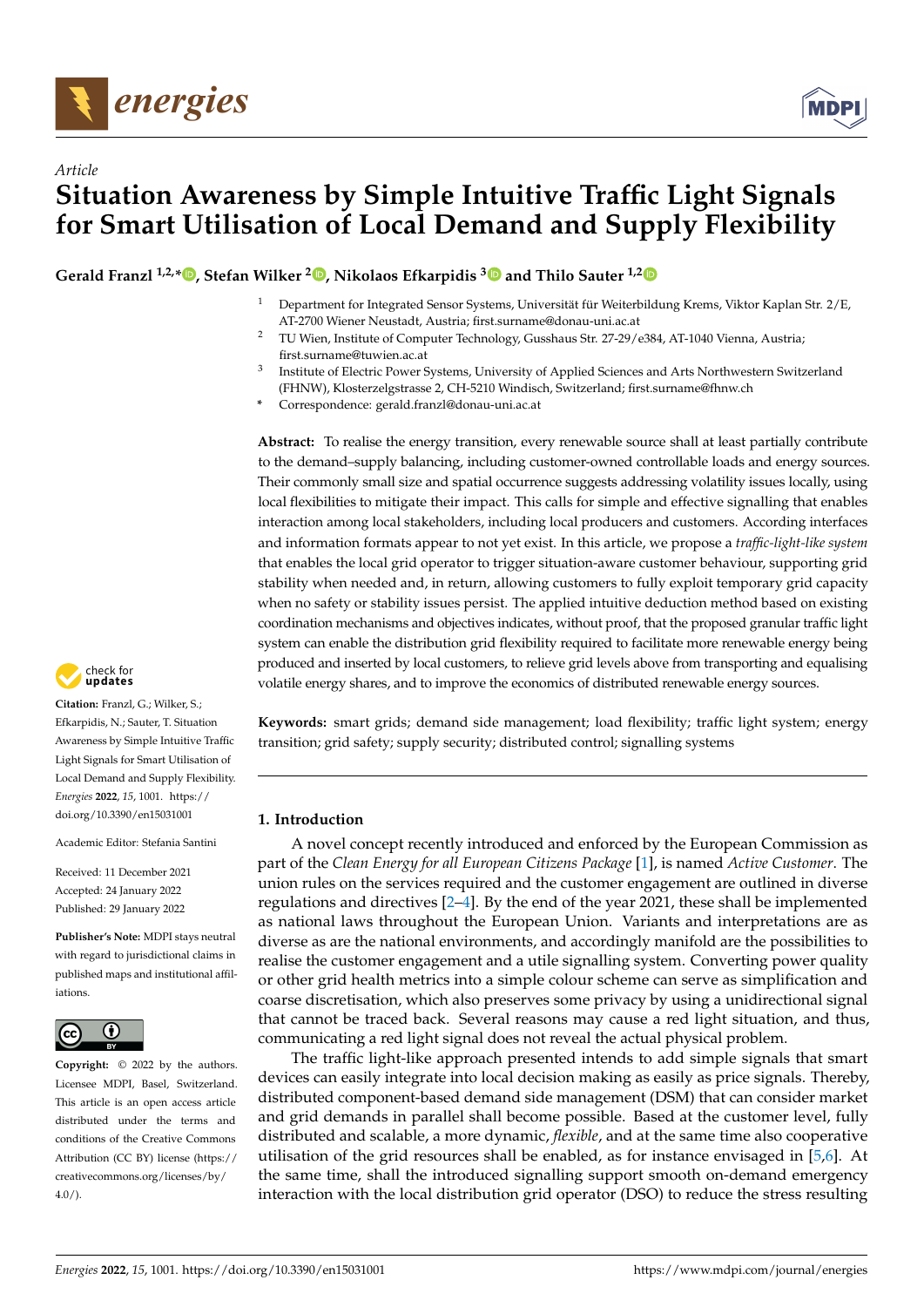from connecting more volatile renewable energy sources (RES) to their grids. Recent examples and visions on the general topic of flexibility utilisation can be found in [\[7\]](#page-19-5) and on novel balancing in [\[8\]](#page-19-6). Generally, to mitigate a local issue, the locally available capacities need to be known, or at least supposed, to enable preparatory measures and the situational adjustment of local responses [\[9\]](#page-19-7).

Today, the current utilisation state of local grid capacities is not communicated across lower grid levels. Instead, these levels are designed to cope with any predictable load level and variance. Communicating temporarily idle capacities to adjacent smart energy system components via traffic-light-like signals, i.e., a small set of easy to understand discrete signals, here similar to the three colours of street traffic lights, shall enable and improve local decision making. Vice versa, such simple signalling could also be used to advertise excess capacity of volatile energy sources to nearby loads that could make good use of it. Power that currently cannot be inserted due to momentarily insufficient local load, i.e., causing too high a voltage at the source's grid connection point, becomes exploitable. Flexible loads along the same feeder can increase their consumption, causing the voltage at the grid connection point of the RES to drop, and thereby, enabling the insertion of renewable power that would not be produced else. Such a win–win situation can only be achieved when state information is openly shared, and else unused capacities are made available for exploitation. Dynamically adjusted power ingress limitation, as presented in [\[6,](#page-19-4)[10\]](#page-19-8), could be realised thereon as well. Such a dynamic proactive approach can also solve the systemic unfairness of RES curtailment in respect to the customers' position along feeders [\[11\]](#page-19-9).

Figure [1](#page-1-0) sketches the basic roles that can provide and make use of grid and resource state signalling. Sharing and mutually using the received information enables smart devices in the field to make smart decisions that have a positive effect beyond the individual profit. These smart entities manage assets (sources) at producer sites and appliances (loads) on customer premises. Both represent distributed energy resources (DERs) behind the meter, which constitute the prime addressees for traffic-light-like signals. Energy suppliers may offer price incentives via traffic-light-like 'saver' signals. The local DSO may indicate the grid health, i.e., the currently available spare capacity. The inter-regional transmission system operator (TSO), more precisely in the role of the balancing responsible party (BRP), may use a traffic light to indicate the current capability to handle a supply–demand mismatch (i.e., load deviation from prediction) via the second-level reserves currently available within a balancing group. Aggregators, being on one side a supplier and at the same time a cooperative of contracted customers and producers, can accordingly send and receive signals within and beyond their customer base, respectively.

<span id="page-1-0"></span>

**Figure 1.** Traffic lights add simple intuitive easily adaptable signalling across systems, sectors and mechanisms, here shown with the simplified roles model [\[12\]](#page-19-10).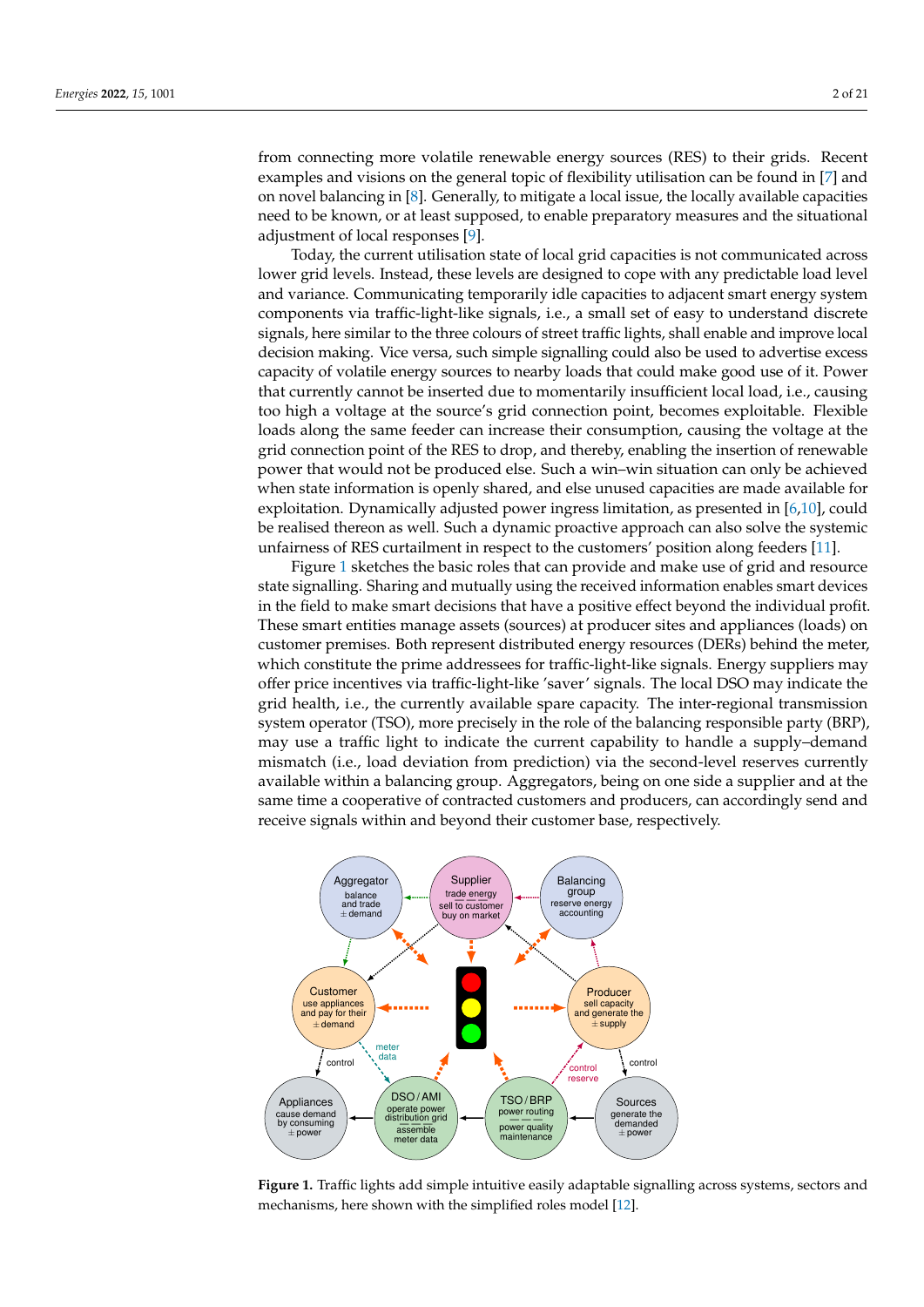Traffic-light-like signalling, called a traffic light system (TLS), can and is already used in many situations to introduce intuitively understood signals, e.g., with Supervisory Control and Data Acquisition (SCADA) systems. The commonly well-known meaning of the three traffic light colours are as follows: **green** = *go ahead*, **yellow** = *watch out* and **red** = *stop*. Deviating from the known meanings requires fundamental explanation and challenges intuitive understanding. However, no colour at all (black) indicates malfunction. All three colours lighted might indicate system maintenance, and combinations of adjacent lights intuitively represent intermediate signals. Finally, the combination of red and green may be interpreted as undetermined because opposing components are lit.

With the rise of more DERs, the less homogeneous electricity demands per customer, and increased environmental influence on the individual demand patterns, it may be necessary to restructure the grid management into smaller regional cells and to fully digitalise the horizontal cooperation, i.e., to fully automate all system interaction using digital interfaces and interlinked digital procedures, as proposed by C/sells [\[13\]](#page-19-11) fostering cellularity, participation and diversity. The interlinked digital procedures, the appreciation of diversity and the participation principle are the novelty, not the cell structure, which is simply a finer granularity of today's regional DSO's interactions via the inter-regional (national) TSO or the interaction of European TSOs as part of ENTSO-E. Yet, the unbundling regulations isolate grid operation from energy trading, at least for grid operators of size, to enable competition and overlapping entities on the national markets.

Energy suppliers, aggregators and most recently also energy communities and active customers operate in parallel and compete as peers on the market level. Control of their behaviour is provided by the balancing group, which links energy sales and purchases to the actual power inserted and delivered in time. Deviations are compensated by rather expensive reserve power, which is commonly provided by a sequence of more to less quickly controllable generation reserves. The stress placed on the grid operation by distributed components inserting energy in one place and consuming it somewhere else cannot be considered well in such a centralised process.

The TLS we introduce addresses the lack of overarching information on grid states at the component level. The concept that we present in this article covers the basic requirements, possible aims and basic operation aspects. In a minimalist way, the TLS shall bridge the gap between the centralised market based energy management and the perfectly distributed control realised by grid codes. Analysing the detailed operation of the introduced TLS concept considering different realisation options and representative environments is not included. Rating the concept's potential and the possible impact of closing that gap is left to the imagination of the reader and future studies.

The remainder of the article is structured as follows: Section [2](#page-2-0) presents examples of established signalling schemes among energy systems and the distributed responses thereto. Energy system experts may jump directly to Section [3,](#page-6-0) where some examples of recently proposed traffic light approaches and other means to enable a more flexible energy system are introduced. Based thereon, we discuss some technical and opposing aims of some market and grid-level operation concepts. In Section [4,](#page-10-0) a unifying signalling approach is proposed. The outlined traffic light scheme bridges the grid and market related control aims introducing forecasting, adequate warnings and responses thereto, to facilitate situation-aware preparations and shared problem mitigation. Sections [5](#page-14-0) and [6](#page-18-0) recapitulate the intentions and potential, and briefly discuss current hindrances toward realising the proposed traffic-light-like signalling system and related control expansion options.

#### <span id="page-2-0"></span>**2. Signalling and Adjustments Commonly Used in Energy Systems**

Grid voltage and frequency are the most present and accurate signals. They are available instantly everywhere across the synchronous electricity grid. Fuses and emergency breakers respond to over-current and voltage thresholds, respectively. These omnipresent physical signals are readily used to control the distributed power insertion. They enable the fastest possible response to deviations but provide limited information. The autonomous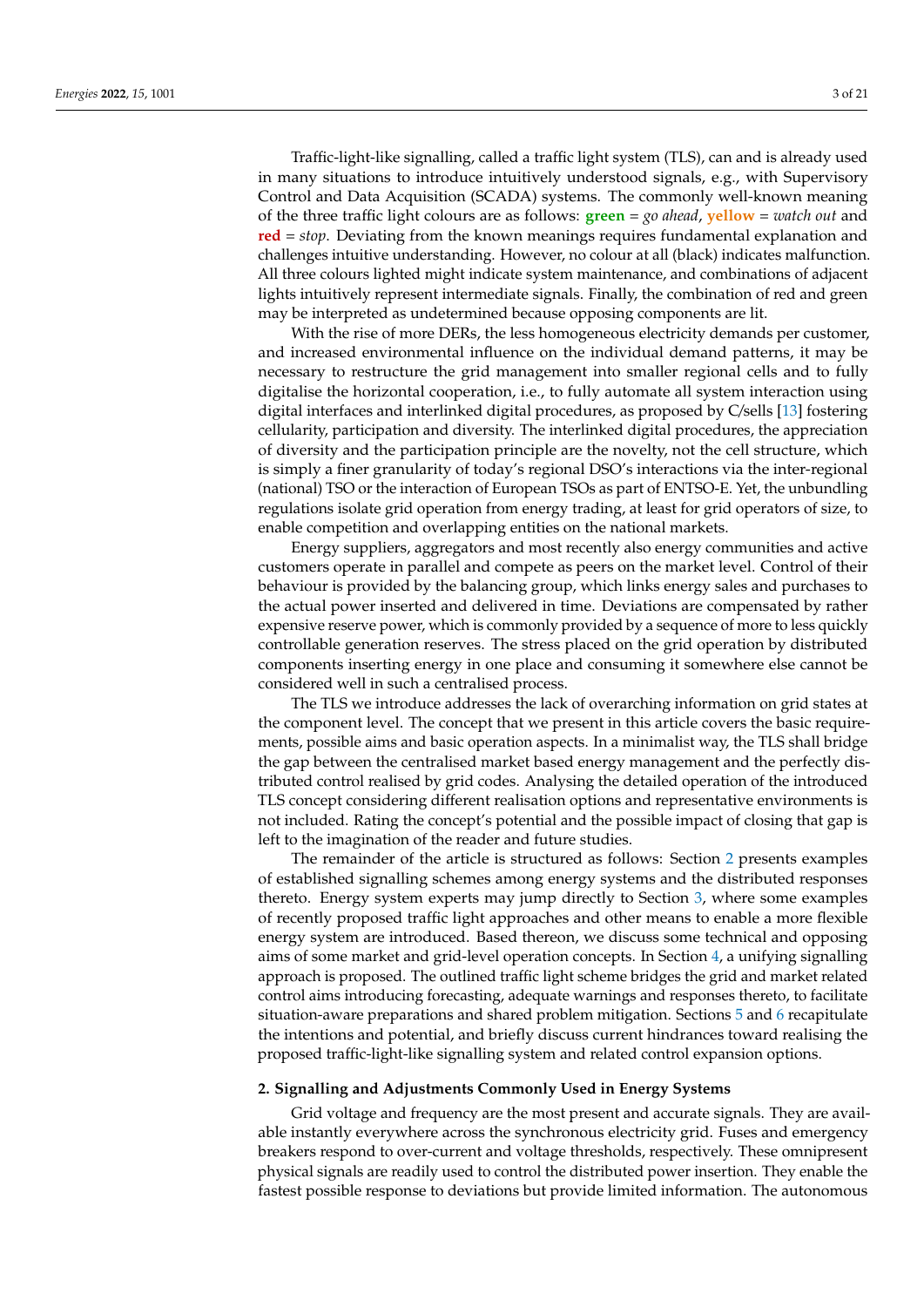responses to frequency and voltage deviations at grid connection points are commonly regulated by statutory grid codes [\[14,](#page-19-12)[15\]](#page-19-13) wherever an electricity generating device is connected to the public grid [\[16\]](#page-19-14). Smart edge devices, the foundation of any smart grid, can process more elaborate information to make smarter decisions possible.

#### *2.1. Grid Codes and Autonomous Local Measures in General*

Good smart meters can assess the power quality at a customer's access point, i.e., local over- and under-voltage, grid-frequency deviations, power angles, and detect any sudden changes thereof. Smart power assets, in particular a power inverter inserting power from local generation, e.g., from photovoltaic (PV) panels, can adjust their power output to the power quality at the access point in order to mitigate apparent grid issues. Grid codes, sometimes called *network codes*, specify the regulatory required grid support. The applied mechanisms are listed below. Any on-demand support in excess of grid-codebased responses shall be considered acquirable *ancillary services*. These are not executed autonomously. They need to be (pre-)ordered, requested on demand and equitably remunerated. For example, when adjusting the load caused by an appliance, i.e., instantly increasing or decreasing it on demand for a certain time period, could be an ancillary service used for peak shaving and mitigating voltage issues, independent and in addition to the autonomous responses in respect to grid codes.

The topic of integrating many DERs in the low voltage (LV) distribution grid is addressed in many recent studies, proposing various means to smoothly insert power. Commonly, these are based on autonomous power insertion control. Methods to perform sensible insertion, which are typically the basis for grid codes, can inter alia be found in the comparison presented in [\[17,](#page-19-15)[18\]](#page-19-16). These include:

**P(U)-control:** Active power (P) is curtailed via a function of the voltage (U), measured at the grid-access point. Thus, the inserted power is confined by the voltage level at which it is inserted. When a set voltage threshold is exceed at the grid-access point, the local power generation is reduced until the threshold is met again. This response occurs irrespective of what caused the violation of the threshold.

**Q(U)-control:** Reactive power (Q) is inserted based on the local grid voltage (U). Inductive or capacitive (positive or negative) reactive power insertion increase or decrease the local voltage. This strategy has the drawback that prosumers further away need to contribute more reactive power than those close to the transformer due to the voltage deviation being smaller close to the transformer. The electric resistance along the wires obstructs voltage regulation exclusively by reactive power compensation.

**PF(P)-control:** Forces the insertion of complex power with a certain power factor (PF), i.e., at the power angle  $\Phi$ , where  $PF = \cos(\Phi)$ , dependent on the power (P) currently inserted. In applying this scheme, all prosumers contribute an equal amount of reactive power. However, reactive power becomes inserted even when not being needed because it is provided independent of the voltage level, causing additional grid losses. Moreover, power factor control cannot always keep all local voltages within statutory margins.

**Combinations:** The above schemes may be combined. The combinations  $P(U) + Q(U)$ and  $P(U) + PF(P)$  appear useful and have been evaluated and proposed widely. However, no combination has yet been shown to achieve the optimal power flows that result when we solve the complex power flow optimisation for an LV-grid in a centralised approach assuming total control.

**Frequency control:** Common synchronous power generators store a huge amount of kinetic energy in their heavy rotors. The inertia of the rotating masses, being the derivative of this energy reservoir, provides enormous instantaneous power that counteracts any frequency difference between the grid and the rotating mass. Evidently, this is limited by the robustness of bearings and the conducting capacity of the electric wiring. However, when these physical limits are reached, the generator has to be disconnected, potentially causing a cascading failure that may lead to a regional or even larger black-out.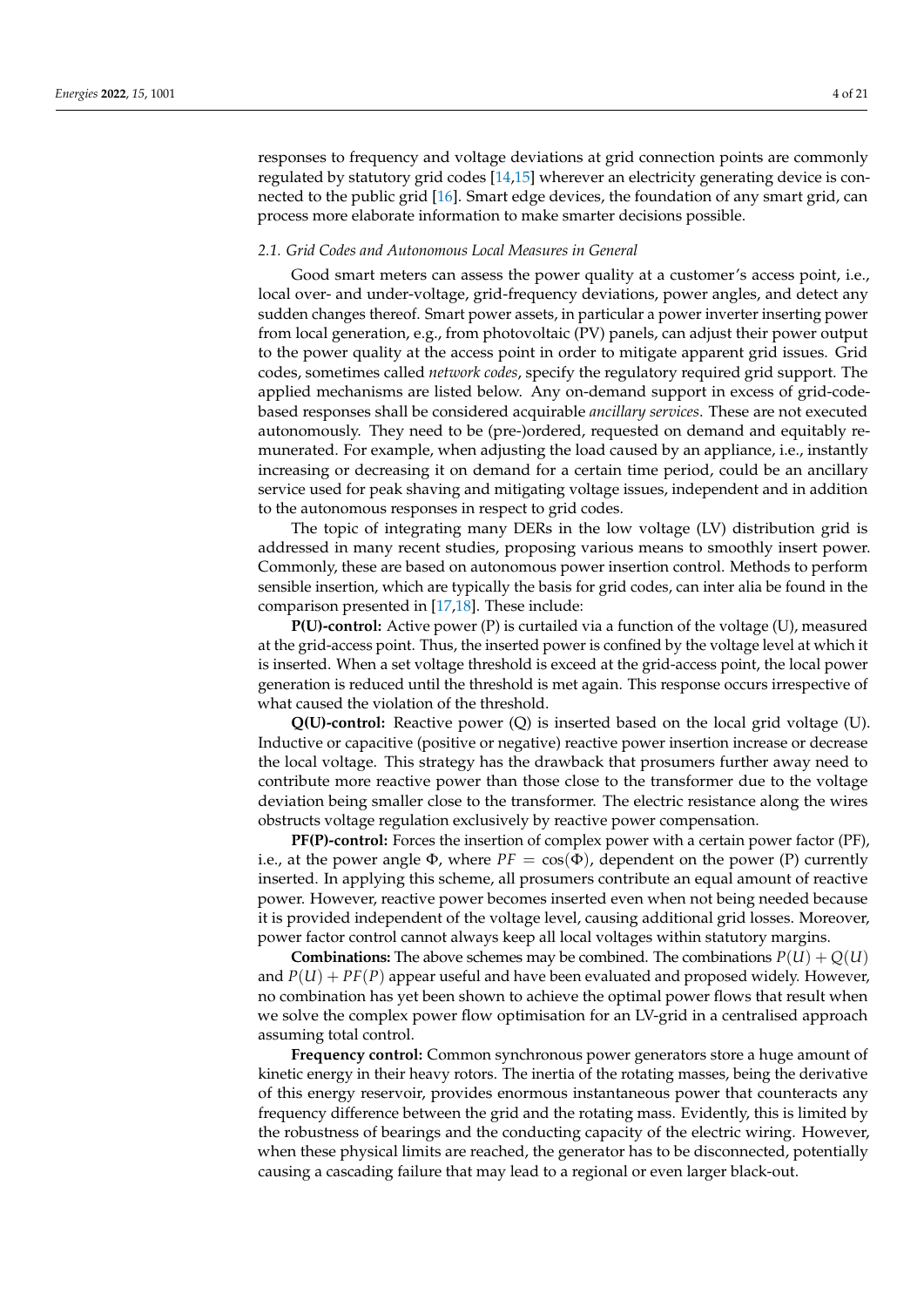Many PV inverters perform grid-synchronised power insertion that blindly follows the grid frequency, and thus these do not provide inertia. Even worse, switched rectifiers are non-linear loads that distort the sine waveform, which causes the harmonics of the grid frequency to be reflected into the grid. Such harmonics of the grid frequency cannot be compensated like the power angles introduced by inductive and capacitive loads, which even may compensate each other. Smart inverters, so-called *synchronverters* [\[19\]](#page-19-17), can provide virtual inertia [\[20\]](#page-19-18) if coupled with an adequately sized and powerful energy buffer, e.g., a capacitor bank, fly-wheel or battery. Their actual potential and economics are not yet approved. Economic viability appears achievable for upscale systems only, thus, causing them to be rather unachievable for the masses of household-level PV inverter and battery installations to be deployed in the coming years.

Realising these decentralised autonomous power ingress control schemes is typically required by local regulations, at least for assets of size. It is very common to enforce a distributed power control mechanism to at least assure a safe fallback operation mode. This is particularly needed where more sophisticated insertion control managed by a smart energy management system (EMS) may fail to perform due to communication dropouts. IT connectivity cannot be assumed to be always present and likewise complex software cannot be assumed to be entirely bug free. The predictable operation of smart energy assets has to persist irrespective of any IT flaws. Safe fallback operation is mandatory.

### *2.2. Distribution System Operator Response to Persisting Issues*

Where instantaneous measures cannot prevent a persistent violation of grid safety thresholds, the DSO has to react. Either by shedding load, i.e., disconnecting (dropping) feeder lines, or by adjusting the LV transformer output. If possible, the former shall be avoided to prevent secondary damage to customer equipment and health.

The evaluation presented in [\[21\]](#page-19-19) focused on maintaining the grid voltages inside the statutory range defined by the upper and lower voltage limits, particularly, at 85% and 110% of the rated voltage. At different positions, both may be violated simultaneously along an LV feeder with high PV penetration and no local insertion curtailment. In that case, when only the on-load tap changer (OLTC) at the local LV transformer is used for voltage control, priority is given to mitigating the voltage that exceeds the limits most. Hence, both over-voltages and under-voltages are examined, and the OLTC is shifted in the direction that mitigates the most extreme deviation. Figure [2](#page-4-0) presents the 100th percentiles of overand under-voltages in a typical LV distribution feeder for different PV-penetration levels.

<span id="page-4-0"></span>

**Figure 2.** Violations of over-voltage and under-voltage limits for different PV-penetration levels in a typical LV distribution feeder [\[21\]](#page-19-19).

Since only the upper and lower voltage limits, i.e., the red light states, are examined, it is clear that the OLTC responds ex post to a violation, and thus short violations of statutory limits cannot be prevented. To avoid these, it is necessary to introduce an intermediate voltage deviation, indicating a yellow state, where the OLTC shall be activated to keep the voltage of the feeder nodes always within the permissible range.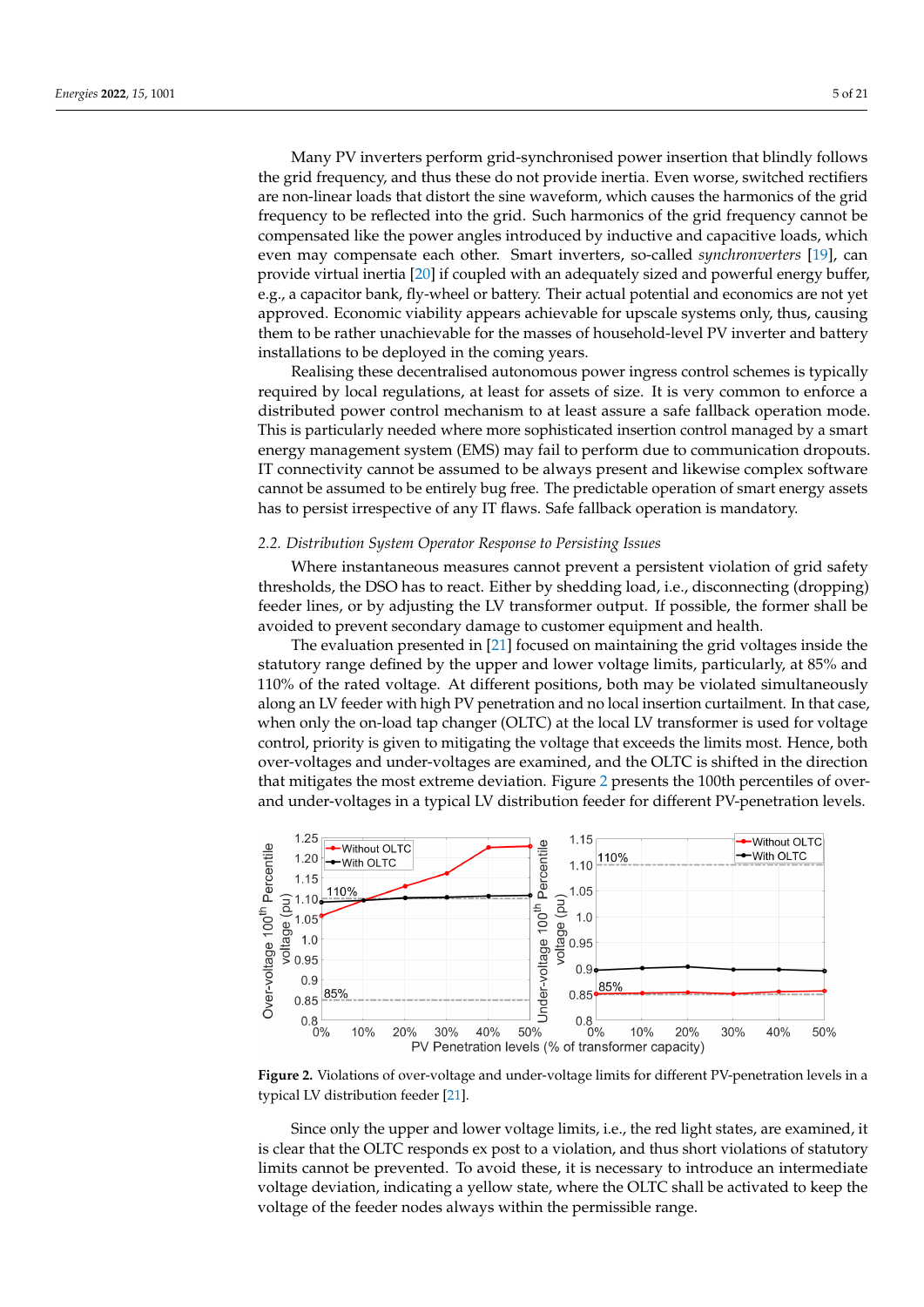The actions conducted at different grid states can prioritise the operation of various grid assets as well as the prioritisation of different methods, which plays a key role in regulating the power quality. In [\[22\]](#page-19-20), the authors show that the coordination of the assets is crucial due to their individually limited impact, as shown in Figure [3.](#page-5-0)

<span id="page-5-0"></span>

**Figure 3.** Maximum and minimum phase-to-neutral voltage (solid and dashed line, respectively), applying in (**a**) the OLTC/Q(U) and in (**b**) the Q(U)/OLTC [\[22\]](#page-19-20).

In case the OLTC is applied as a primary voltage control mechanism, the Q(U) adjustment is used to maintain the voltage close to the nominal voltage. The OLTC can be activated in a critical state, or prior, in some warning state, to prevent most avoidable critical states. In case the  $Q(U)$  method is applied only after a critical state is reached, the OLTC operates as add-on voltage control mechanism to prevent any further voltage violation. P(U) control can be added in case both Q(U) and OLTC cannot eliminate all present voltage violations.

As concluded in [\[22\]](#page-19-20), the aforementioned methods can mitigate over-voltage and under-voltage issues. However, other issues, such as voltage unbalance and grid loss, may thereby deteriorate. Consequently, the application of multi-objective optimisation is required for a joint improvement of the various power quality attributes across an LV grid.

#### *2.3. Actively Managed Power Ingress and Egress Curtailment*

To achieve a somewhat flexible matching of power consumption to production and distribution economics, switched low-price energy supply is widely applied. Independent feeder lines are not needed—only a dedicated meter and a remote switched power connector behind that meter. The interruptible power supply is switched on and off in accordance with the utilisation of production and distribution capacities. The radio signal that executes the switching is commonly broadcast directly over the power lines. Appliances that do not need a constant power supply are connected to the switched connector and, hence, support the DSO in the supply stabilising attempt by enabling them to alter the current demand remotely—a kind of legacy DSM solution.

Similarly, smart power generation, e.g., smart PV-inverters, can actively limit the power that is inserted in respect to received control messages. Likewise, the insertion control scheme, i.e., the applied grid code, may be changed on demand. When power generation cannot be controlled or where devices do not respond correctly, the DSO may need to cut the local power insertion. Production assets that exceed a defined insignificance threshold in terms of power capacity are commonly required to execute power insertion curtailment in accordance with statutory grid codes.

Plain on-off control applied for entire regions causes wide spreading power ripples across grid levels where too many loads or generators are simultaneously dropped. Grouping the assets into smaller bunches can help; however, the optimal response commonly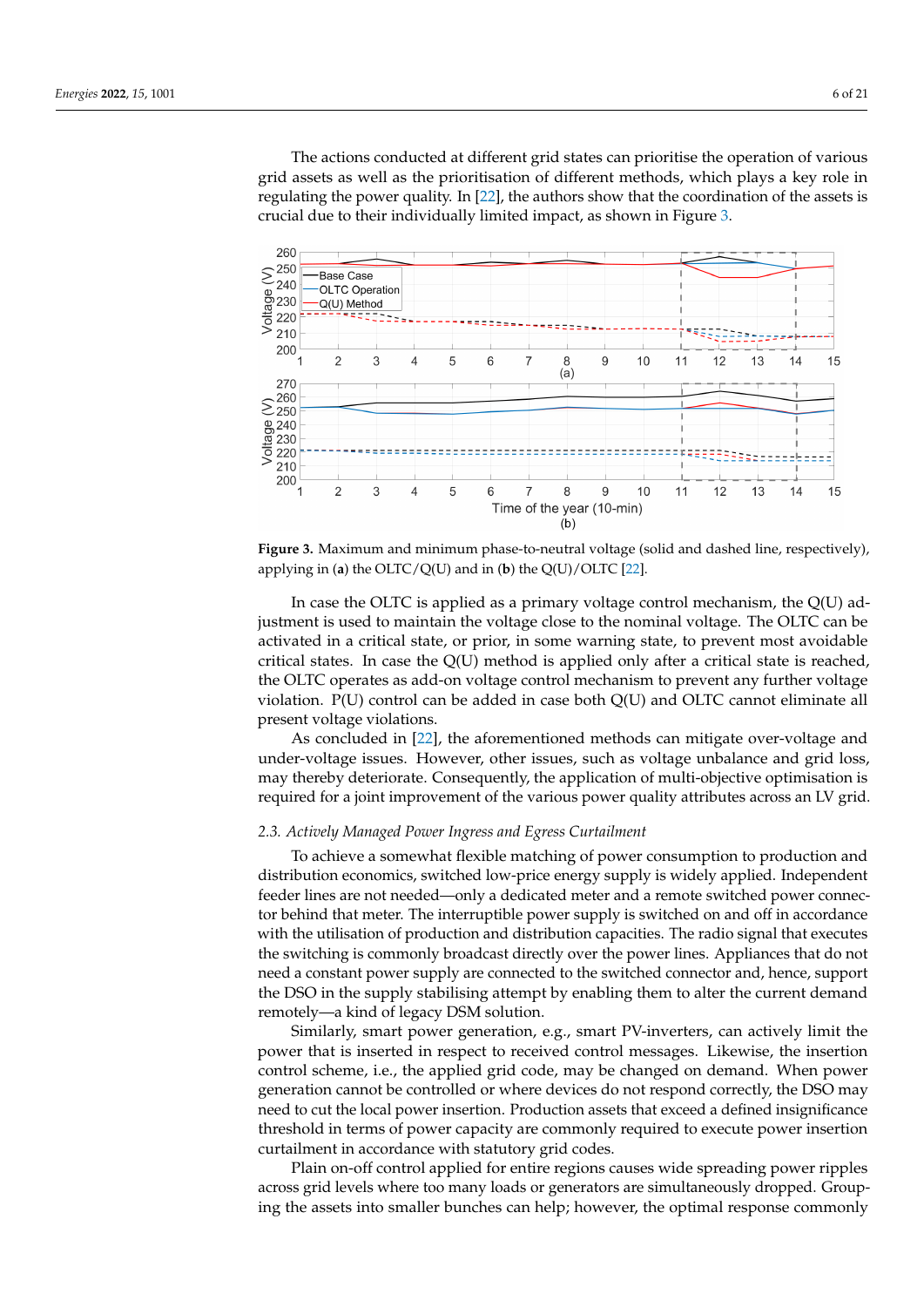depends on the cause that triggers the intervention. Thus, the optimal group composition is case sensitive and requires on-demand defined groups of individually switchable assets. However, the approach can as well be based on predicted load and generation schedules to derive dynamically adjusted power ingress limitations as presented in [\[6](#page-19-4)[,10\]](#page-19-8). This dynamic proactive approach can also solve the systemic unfairness of simple curtailment in respect to the customers' position along feeders [\[11\]](#page-19-9).

#### <span id="page-6-0"></span>**3. Traffic-Light-Like Control Attempts, Methods and Examples**

Signalling among energy systems can be reduced to two principal approaches: (a) energy prices and incentives or (b) the physical states of assets and resources and groups thereof, e.g., renewable energy sources, individual feeders or entire grid sections. Price benefits and incentives invite the end customer to adjust the energy consumption such that their energy bill is optimised. The latter tells customers, i.e., their EMSs and smart appliances, to adjust their behaviour, in order to prevent the grid operator from having to shed loads, to curtail local RES or to disconnect selected feeders.

The common aim of recent TLS proposals is to enable smart energy products and services. Ensuring and supporting permanent system stability and supply safety are not always prime goals but are often envisaged or at least considered. The traffic light states (colours) introduce conditions to the application of the regulated (grid) and the non-regulated (market) mechanisms in terms of shaping the freedom of energy suppliers and customers to use power grid resources controlled and maintained by the affected chain of adjacent grid operators.

#### *3.1. Renewable Energy Availability Indication*

The examples are manifold. Many renewable power plants present their current state publicly using visible signals or counters that show the amount of produced renewable energy. Circling windmills transport the same message in the vicinity. Most residential battery electric storage systems (BESS) and smart PV-inverter provide means to indicate the current state. Often, these use colour information right on the device that can be grasped and considered subliminally. An indicator bar on a wall mounted battery in the living room or in the garage next to the electric vehicle (EV), will most likely influence the user on a very transparent and also subliminal level.

**Energy Elephant:** The *Smart Energy Traffic Light* provided by *Energy Elephant* [\[23\]](#page-20-0) provides a short-term (one day) forecast indicating the amount of RES shares in the electricity mix by traffic light colours. Whenever the electricity mix promises to be ecologically *"green"*, the **green** light shines, and vice versa, the **red** light is on when the electricity mix is expected to be more *"grey"* because most of the energy will be generated from *"dirty"* fossil sources. Actually, the four colours shown in Table [1](#page-6-1) are used. A smartphone app and the webpage [\[23\]](#page-20-0) are the prime tools to access this information. The very true slogan promoting their traffic light system reads: *"How clean your electricity is really depends on when you use it and not on who is supplying it to you."*

<span id="page-6-1"></span>**Table 1.** Smart Energy Traffic Light colours set in relation to the expected share of green energy in the regional electricity mix for the Republic of Ireland (thresholds as per December 2021) [\[23\]](#page-20-0).

| $<$ 11%     | 11–20%   | $21 - 49%$ | $>49\%$   |
|-------------|----------|------------|-----------|
| not so good | doing ok | quite good | excellent |

Both smartphone- and webpage-based information is destined for the enthusiastic individuals that take on the burden to regularly check the information and that do not lose interest as time passes. The number of enthusiasts may remain limited if no immediate incentive is provided. To overcome this confinement to the eagerly interested, *Energy Elephant* created, in conjunction with the *Trinity College Dublin*, an open-source physical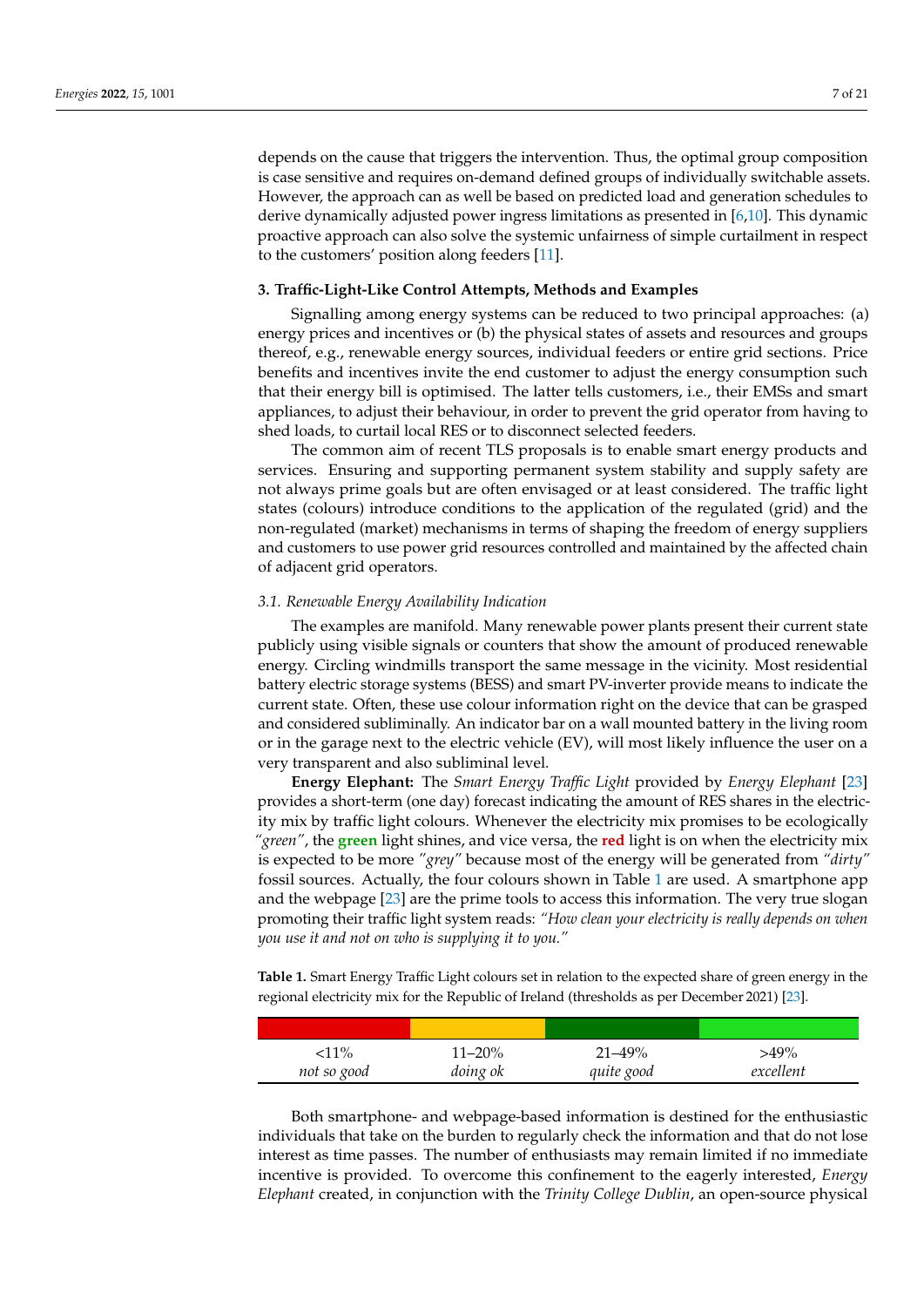traffic light that changes colour depending on the current state of the *Smart Energy Traffic Light System*. This can be placed in public areas to show how *"green"* the current energy supply is. Passers-by and people resident in visual range receive the information and can intuitively adjust their energy consumption behaviour. That may be insignificant in the beginning, but the persistence of the live information and the high number of people subliminally reached scale up the impact. The aim is optimally achieved when noticing the publicly shown traffic light colour becomes a subconscious habit, and the daily energy consumption behaviour of local citizens is persistently adapted to the daily recurring temporal pattern of traffic light phases.

#### <span id="page-7-0"></span>*3.2. Energy Market Based Load Management*

Price-driven DSM is commonly market centric. The prime aim is to shift the demand caused by the customers to times where ample energy is available. Allocating a higher energy price (red signal) to peak hours and a lower price (green signal) when production capacity is commonly idle triggers the customers to adjust their consumption behaviour, i.e., to shift loads. All market-based mechanisms are speculative. Electric energy is traded on the national and international energy markets, i.e.,  $E(\tau_1, \tau_2) = \int_{\tau_1}^{\tau_2} P(t) dt$  is sold and purchased ahead of time, where *E* is the energy,  $\tau_1$  and  $\tau_2$  frame the time interval in which the sold energy shall be produced and delivered, and *P*(*t*) is the instantaneous power generated and consumed at time instance *t*. Hence, we assume energy trading entirely decoupled (unbundled) from grid operation, where grid limitations are neither considered in the trading nor in the energy pricing. Grid fees (tariffs) are assumed to be an independent (regulated) matter.

**MeRegio:** The German research project MeRegio (*Minimum Emission Region*) implemented an energy price-based TLS approach [\[24\]](#page-20-1). A device or smartphone-app called *"Stromampel"* told the customer the current energy price and the expected changes over the next 24 hours [\[25\]](#page-20-2). Three colours were used: **red**—standard price, **yellow**—*saver* rate and **green**—*supersaver* rate. According to [\[26\]](#page-20-3), a permanent shift of 12% load from peak times to off-peak times and 4% load from high to off-peak has been achieved with these price signals in different research projects, including the MeRegio project [\[27\]](#page-20-4). Further, it is stated that peak and off-peak prices commonly also achieved load savings, ranging from 5% to 8%. Again, the statement in [\[26\]](#page-20-3) refers to several studies, here including the *moma* project [\[28\]](#page-20-5).

**eFriends:** The Austrian start-up *eFriends Energy GmbH* offers a solution to endcustomers that indicates the availability of mostly PV-based electricity from peer members [\[29\]](#page-20-6). Their slogan translates to: *"Shared electricity is better electricity".* The hardware called *"eFriends Watch"* is a cube with eight lights. The more lights are alight, the more electricity provided by friends is currently available and used. A smartphone-app provides more detailed information, including information on how efficiently a customer uses shared electricity. The hardware enables intuitive behaviour changes, as with the *Smart Energy Traffic Light* provided by *Energy Elephant*. The app information provides direct feedback on the individual performance in using shared electricity from friends.

In contrast to the Irish *Smart Energy Traffic Light*, the information is not public and does not refer to the general electricity mix on the grid. *eFriends* constitutes a kind of *citizen energy community* with an internal market for the shareable electricity generated by friends. The price for the shared energy is settled bilaterally among friends. Grid fees (tariffs) and taxes apply independently, and clearly, running the community is the core business of the *eFriends Energy GmbH*. Therefore, we consider this to be a market-related system even though the shared electricity is traded privately among friends only. The energy that members require in addition to what they receive from friends is provided by regular electricity suppliers and possibly by eFriends as a joint supplier, who purchases the energy as usual on the national energy market. Constraints relating to the transfer of power from one friend to some other are not considered by the signalling system.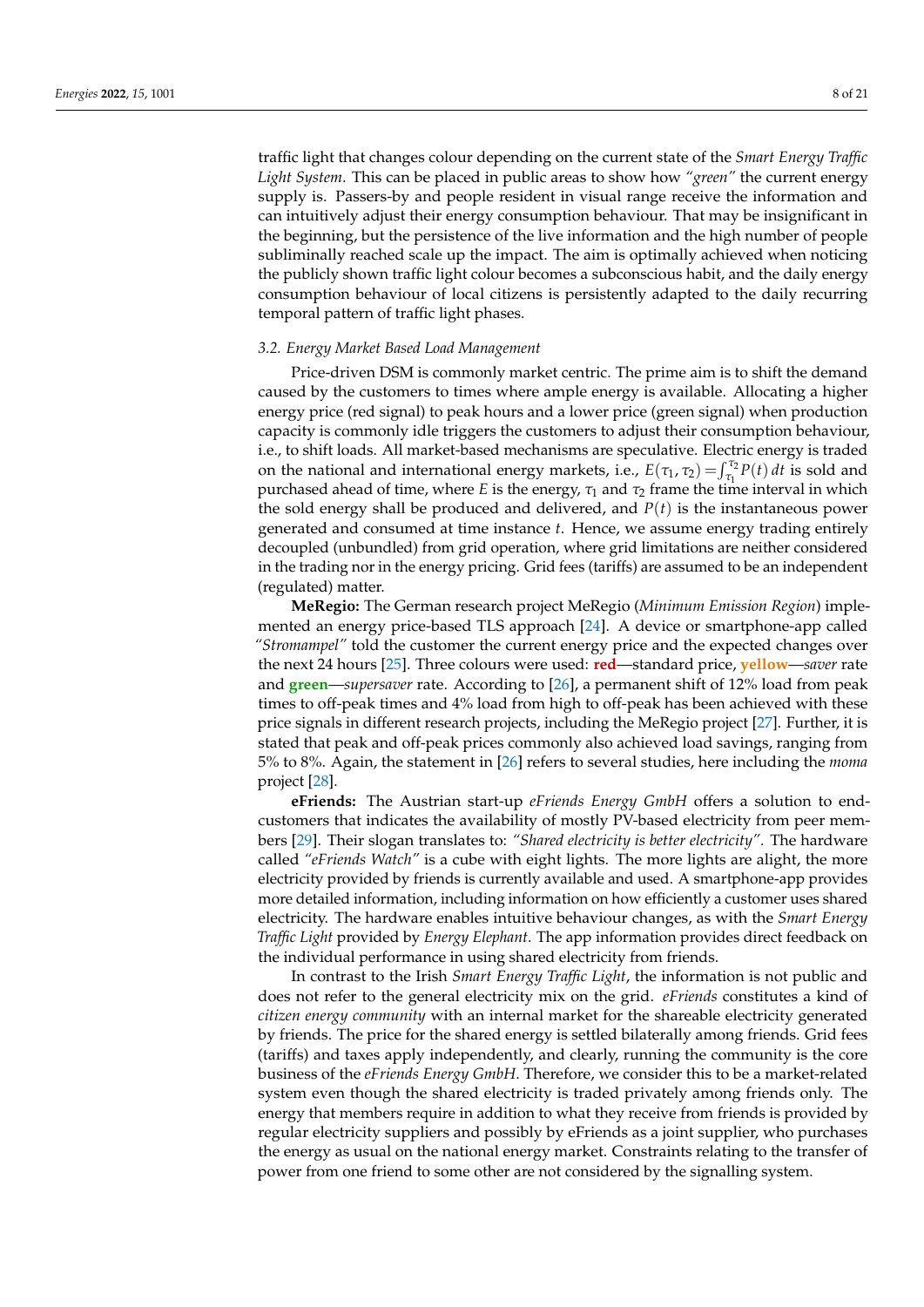The share of renewable energy in the electricity mix is actively increased in case customers consume energy at times when volatile sources can readily provide the energy, given that two requirements are fulfilled: (a) renewable sources have unrestricted priority over sources with an unfavourable impact (e.g., release of fossil  $CO<sub>2</sub>$ , causing dangerous waste, or imposing hazardous risks) and (b) energy from volatile RES takes priority over easily controllable RES, in particular those with a raw-energy buffer (e.g., pump-hydro power stations) required to compensate the volatility of the other RES. Traffic-light-like signalling can be used to achieve the required awareness change on the customer side.

#### <span id="page-8-0"></span>*3.3. Energy-Grid-Based Signalling of Resource and Infrastructure Status*

Whereas most transmission grids are closely monitored and dynamically managed via a SCADA centre, most distribution grids are barely monitored or managed. Traditionally, fault detection was based on analysing customer complaints. All load assignment was assumed to be static. The worst case voltage drop from the last transformer until the customer at the far end of a feeder was assessed in the grid-planning phase, when the grid topology and the capacity of wires is decided, long before electricity is distributed. Modern distribution grids in urban areas are planned to support topology adjustments. Often, the topology consists of interwoven rings with remote-controlled circuit breakers to connect and disconnect sections. The advantages of such an adaptable distribution grid include the flexibility gained from the many possible topologies that can be realised, e.g., to isolate faults [\[30](#page-20-7)[,31\]](#page-20-8), as well as to provide capacity on demand. While the former increases the supply availability, a key performance indicator for grid reliability, the latter can save expensive rewiring when some load can be reassigned to a different feeder in order to fit in a new customer.

The introduction of many DERs, in particular customer-owned power generation that inserts power directly into the grid on the low-voltage level, changes the energy flow paradigm assumed for grid planning. For a net-zero municipal district, the local distribution grid transports, on average across all customers, an equal amount of energy to and from their connection points. While net-zero means that the sum over the year shall be zero, it does not apply balancing per day or hour or any shorter duration. This means that sometimes the energy flow must be reverse, transferring electric power from lower grid levels to higher levels in order to achieve the long-term balance—the net-zero criterion. Consequentially, wires in the distribution grid are not operated at their capacity limit most of the time. Peaks occur temporarily and mostly within predictable time periods.

A distribution-grid-based TLS can enable better off-peak utilisation of distribution grid resources. Local energy transfers among peer customers connected to the same distribution grid can be enabled during off-peak times. To ensure that such transfers do not endanger grid operation and grid safety, the participating customers need to be prevented from performing such transfers when it is not safe to do so. Meaning, such transfers shall be enabled during green phases only. At the same time, a controlled local power insertion or draining can also serve to stabilise the grid if, during red phases, the flexibility of switchable loads may be controlled by the local grid operator. Thus, a grid traffic light is needed to inform smart energy devices on what to expect and how to behave.

**TP-SGA Smart Grid Traffic Light:** The traffic light model shown in Figure [4,](#page-9-0) developed by the *Technology Platform Smart Grids Austria* (TP-SGA) [\[www.smartgrids.at\]](www.smartgrids.at) in coordination with other organisations, including the German *Bundesverband der Energie- und Wasserwirtschaft e.V.* (BDEW) [\[www.bdew.de,](www.bdew.de) accessed on 1 December 2021], interprets the **Red** state as an indication of immanent risk to grid stability or safe operation. This extreme state allows the DSO to intervene in order to maintain grid stability. Possible interventions are power ingress curtailment and load shedding and, if inevitable, the subsequent disconnection of less critical feeders. Maintaining a reliable power supply to critical customers and infrastructures is key. **Green** light indicates that sufficient grid capacity is available to customers without restriction. **Yellow** indicates that optimisation is needed and actions by customer systems are necessary, for example, adjusting the insertion of reactive power or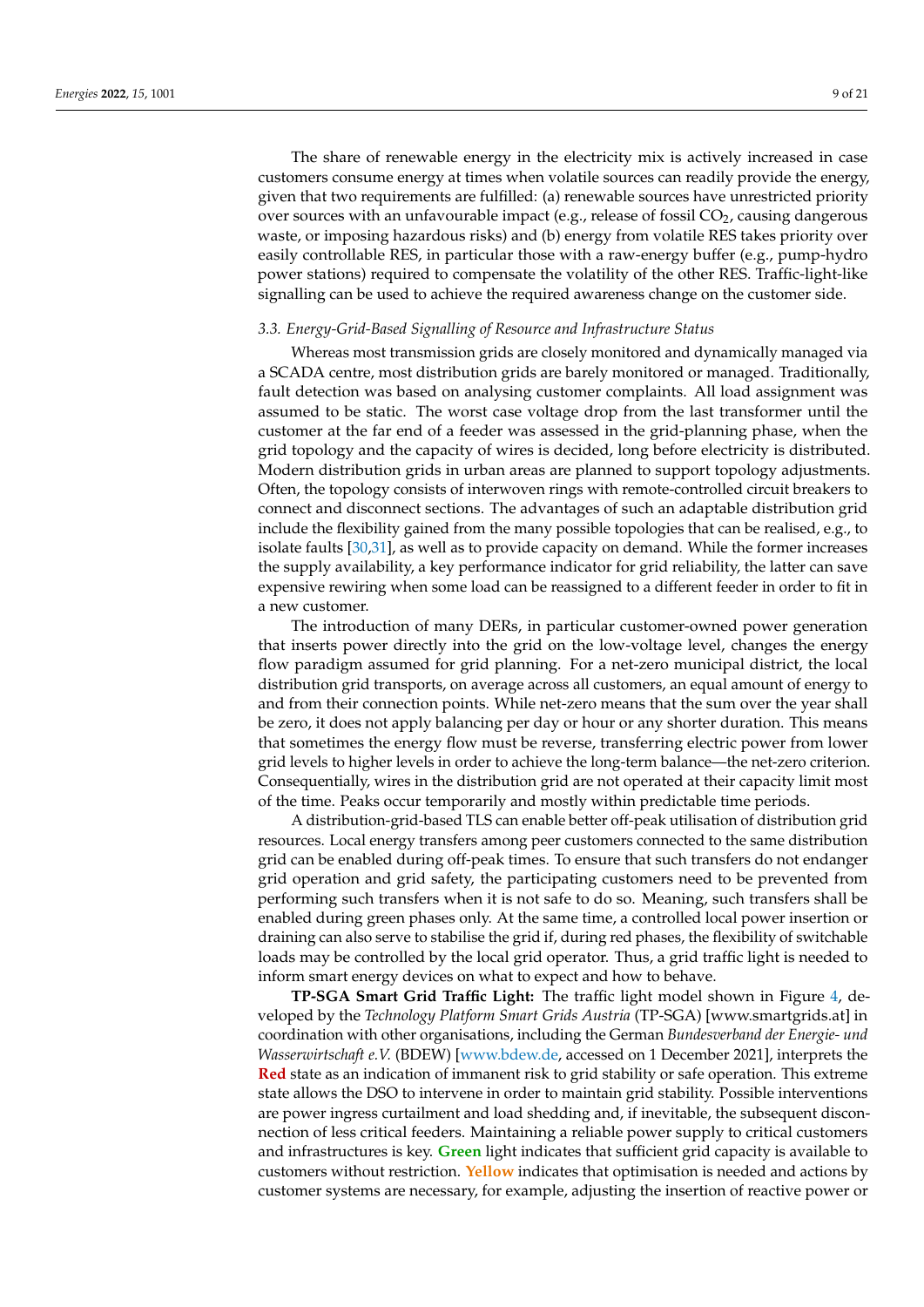turning off non-critical loads, i.e., executing demand response actions [\[26\]](#page-20-3). The numerous contractual and regulatory requirements in Germany and Austria are found to pose a problem. They tend to be very detailed and restricted to the existing system, thus, causing serious integration difficulties for novel optimisation and control approaches.

<span id="page-9-0"></span>

**Figure 4.** Traffic light proposal from the TPSGA technology roadmap 2015 [\[26\]](#page-20-3). © TP-SGA 2015, reproduced with the consent of the copyright holder.

**BDEW traffic light concept:** A similar approach towards a traffic light model for evaluating the grid status was developed by the German Association of Energy and Water Industries (BDEW) [\[32\]](#page-20-9), which is also the basis for the above-outlined TP-SGA model. The main purpose is to postpone the high investments required to expand the distribution grid in the traditional way for the integration of uncontrolled volatile RES and EV charging. The traffic light model is intended to reduce the need for grid expansion by utilising flexibility, which shall determine the phase (colour) of the traffic light [\[33\]](#page-20-10). For a specific period of time and network segment, the proposed traffic light signal shall present the grid status using the following colours [\[26](#page-20-3)[,33\]](#page-20-10):

- **Green** indicates that all market-based energy management processes can be implemented without restriction. No critical grid situations exist.
- **Amber** indicates a potential or actual, yet not critical, capacity shortage in the defined grid segment. Customer systems should adapt their consumption or generation to the needs of the grid in order to prevent a red light state.
- **Red** indicates that grid stability is compromised and that the grid operator has to act to prevent damage to grid resources and also to assure supply security and safety.

Depending on the traffic light colour, certain rules apply for the interaction of the entities that act according to the relevant market roles they play in the energy system, such as supplier, generator, storage facility operator or the statutory regulated BRP and grid operator role [\[33\]](#page-20-10). The green phase (market phase) persists in today's power grid and only in rare extreme situations does it suddenly switch to red (grid phase) [\[33\]](#page-20-10). New is the amber state that is intended to prevent red states as much as possible. Recommendations and an outlook on expected future needs are provided in [\[32\]](#page-20-9). According to [\[26\]](#page-20-3), different interpretations and recommended responses for the amber state persist.

To be implemented in practice, the grid load, i.e., feeder and connected DER states, need to be monitored constantly. Achieving that requires a huge investment, because today the LV grid is commonly only sparsely monitored. A great deal of manual work and time is required to install widespread monitoring along thousands of feeders per grid operator. In addition, the interaction and means of communication need to be defined among market participants and grid operators. Smart energy systems and solutions will heavily depend on this interaction and the associated rules of engagement.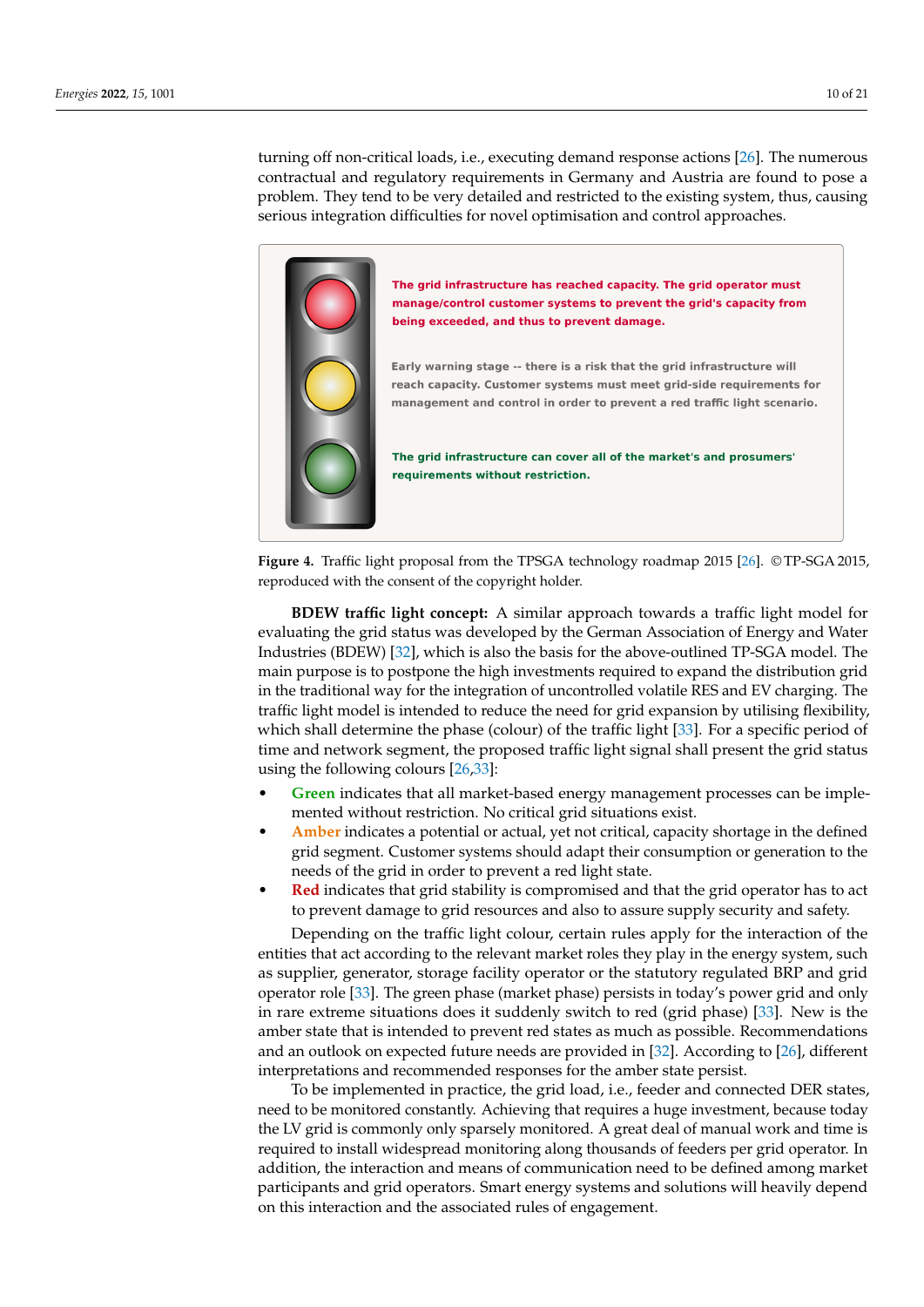#### <span id="page-10-1"></span>*3.4. Meta Signalling Merging Market and Grid Area*

The grid TLS, persisting in Germany when discussing flexibility needs since 2011, aims to integrate energy market stakeholders in the mitigation of expected congestion according to the measures enforced by German law, i.e., § 13 EnWG. The signal shall be set by the responsible grid operator based on technical criteria, individually for each economic independent grid segment: every feeder, each of the medium voltage distribution grids and also independently for the interconnecting high voltage transmission grids. It shall be used for both short-term as well as persisting congestion management [\[34\]](#page-20-11).

- **Green** traffic light indicates the *market phase*, where no critical grid conditions constrain the energy transfer across the electric grid. All eligible energy services can be used and executed without restrictions. The self-regulation mechanisms of the free market shall yield the most competitive energy supply to all customers. Financial incentives shall be used to optimally utilise volatile RES, while the grid operator shall monitor and route the energy flows, as appropriate. Balancing is achieved by using all kinds of reserve energy sources, commonly controlled across the balancing group by the locally responsible TSO/BRP.
- **Red** traffic light indicates the *grid phase*, where grid stability and operational safety is imminently endangered. To avert failure propagation and potential cascading effects that eventually lead to a widespread grid failure (blackout), the local grid operator shall use the own grid equipment (e.g., breakers to drop off less critical feeders or critical feed-in) and where possible also local customer assets (directly controllable generation, storage systems or loads of size) to instantly mitigate and eventually solve the problem as close to the source as possible. Stability needs to be fully regained, before the emergency state may be lifted. For the security of the energy supply, red states shall be rare and short and generally prevented.
- **Yellow** traffic light introduces an intermediate phase, where the intelligent interaction of grid and market mechanisms, e.g., re-dispatching, can hopefully prevent an imminent red light state. Grid congestion, i.e., temporary bottlenecks in distribution and transmission capacities, shall be considered and managed jointly. Safety of supply has to be maintained (no drop-offs), but optional services and products shall be used to stabilise the situation and not to optimise profits. The grid operator will use contractually provided flexibility from generators, consumers and storage facilities, either directly in accordance with individual agreements or indirectly through measures agreed with suppliers. The BRP and affected *Imbalance Settlement Responsible* (ISR) parties [\[35,](#page-20-12)[36\]](#page-20-13) shall be included and informed to correctly distribute the incurred costs. Active customers can benefit from offering their flexibility for stability maintenance, i.e., their grid support will be rewarded in this phase.

The aims and intended mechanisms have been discussed for a long time. To the best knowledge of the authors, a realisation has not been reported or according reports were not made publicly accessible. It is possible that realisation concepts have not been developed and investigated yet. The signalling concept presented next could be a candidate to support realisation. However, the gap primarily addressed by the proposed TLS is the missing digital communication between local energy producers, the local DSO and their direct customers.

#### <span id="page-10-0"></span>**4. Signalling for Grid-Friendly Customers and Energy Communities**

Based on the traffic light examples outlined above, we develop a traffic-light-like signalling approach intended to enable grid-friendly energy community operation. Active customers may evidently be addressed equally and are implicitly considered even if not explicitly mentioned.

Power delivery to a region is organised using assumed (empiric) daily power schedules (standard load profiles) scaled by the average demand of the respective customers to predict the expected demand. The true power demand at any time instance varies from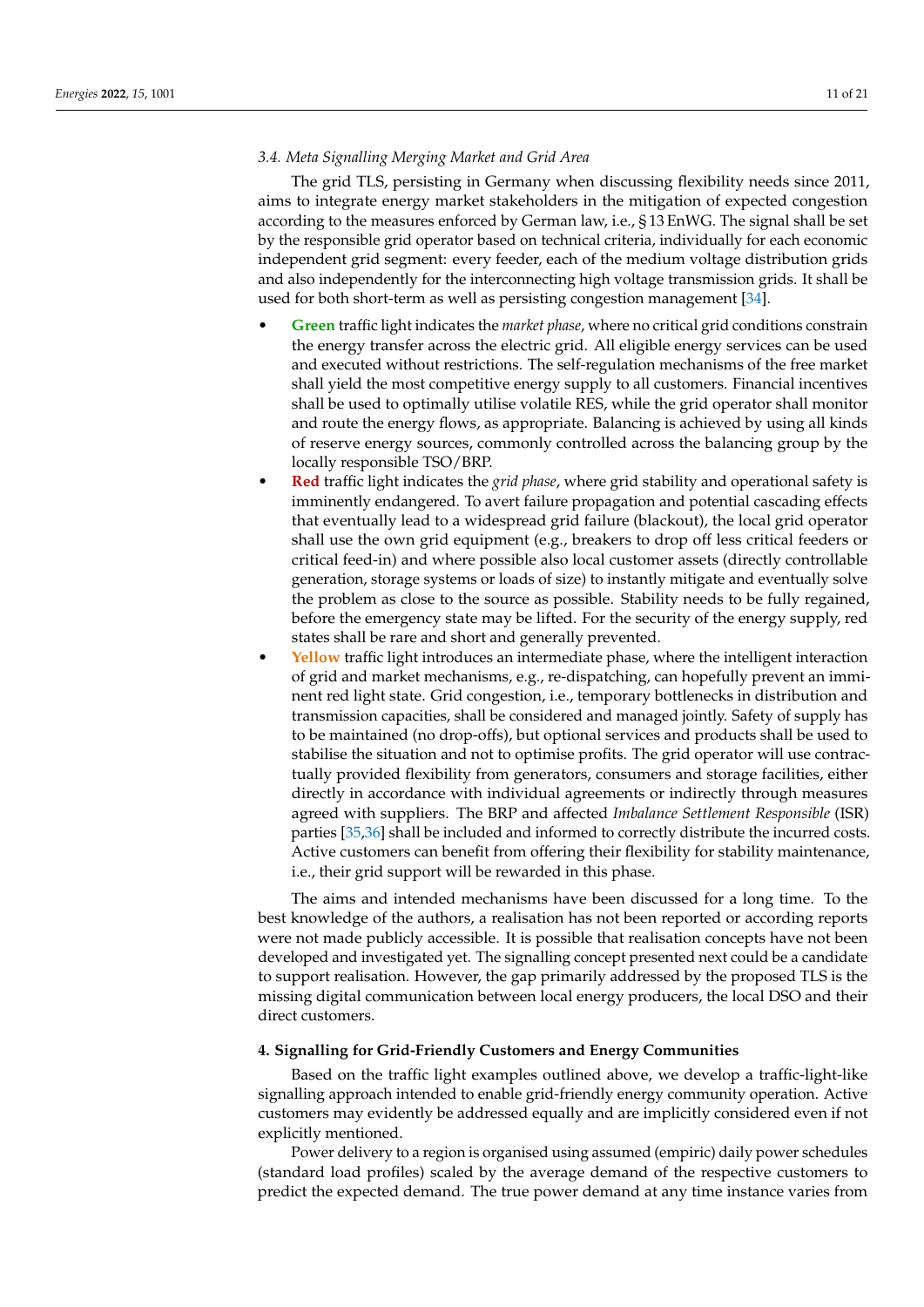day to day and, thus, deviates from the assumed schedule. Across many customers, the well-known *central limit theorem* projects normal distributed deviation from the assumed demand but only if the individual loads caused by the aggregated customers are statistically independent. Congestion occurs where the power flow reaches a level, over time and intensity, that cannot be handled regularly by the affected grid resources, i.e., when local or up-grid resources become overloaded.

 $\overrightarrow{a}$  The DSO operating and maintaining a grid section is responsible for mitigating critical situations concerning the resources managed and also to assure the security and safety of electricity supply. Figure [5](#page-11-0) shows the required and potential actions of a DSO with respect to different traffic light colours. Depending on the cause of the current issue, e.g., violation of the upper or the lower voltage limit, the DSO is expected to respond accordingly. Which actions a DSO may and can execute depends on the situation awareness and the available control capabilities. Both are commonly determined by regional regulations and policies on how DSOs are allowed or even forced to respond to supply issues and how they have to assure supply safety and security in general. A core requirement is securing the supply for critical infrastructures as long as possible.

#### <span id="page-11-0"></span>**upper limit**

- reduce inserted voltage  $U_0$
- switch/adjust grid topology
- curtail power insertion
- analyse reason for yellow state
- request focused load increase
- prepare emergency actions
- no action

Figure 5. Grid traffic light required DSO actions [\[18\]](#page-19-16).

Version January 16, 2022 submitted to *Energies* 13 of 22

The entities potentially affected by DSO actions, being all customers in the region including active customers and energy communities, will also prepare themselves for DSO actions in the case that they become aware of the grid state, meaning that they are equally informed about the current traffic light colour, as s[ho](#page-11-1)wn in Figure 6. They may take preparatory actions to ready their appliances for impending DSO actions, e.g., power disconnection or generation curtailment. In addition, they may confine their grid load to Figure the local volatility.  $515$  customers may employ the DSO to directly control parts of the DSO to directly control parts of the  $\alpha$ 

#### **supply side**

- prepare for curtailment **a •** prepare for power loss
- execute flexibility  $\pm$  request execute flexibility  $\pm$  request
	- insert no more than  $P_{g, \text{granted}}$
	- offer idle generation capacity as flexibility
	- insert any power  $\leq P_{g,\text{max}}$

**517 addequare reimbursement. However, if grid safety relevant anciennal side** demand side

- prepare for power loss
- execute flexibility  $\pm$  request
- drain no more than *Pl*, granted
- offer possible load increase as flexibility
- drain any power  $\leq P_{l,\text{max}}$

Figure 6. Grid traffic light expected prosumer actions [\[18\]](#page-19-16).

To calm the grid load further, active customers may empower the DSO to directly control parts of their generation assets and energy appliances, i.e., they can offer their flexibility as an *ancillary service* for an adequate reimbursement. However, if grid safety relevant ancillary services are offered, the seller has to assure that a promised generation and/or load change can actually be executed. If no assurance can be provided, the value of

<span id="page-11-1"></span>

# **lower limit** • increase inserted voltage *U*<sup>0</sup>

- switch/adjust grid topology
- drop loads (last resort)
- analyse source of yellow
- request focused power insertion
- prepare emergency actions
- no action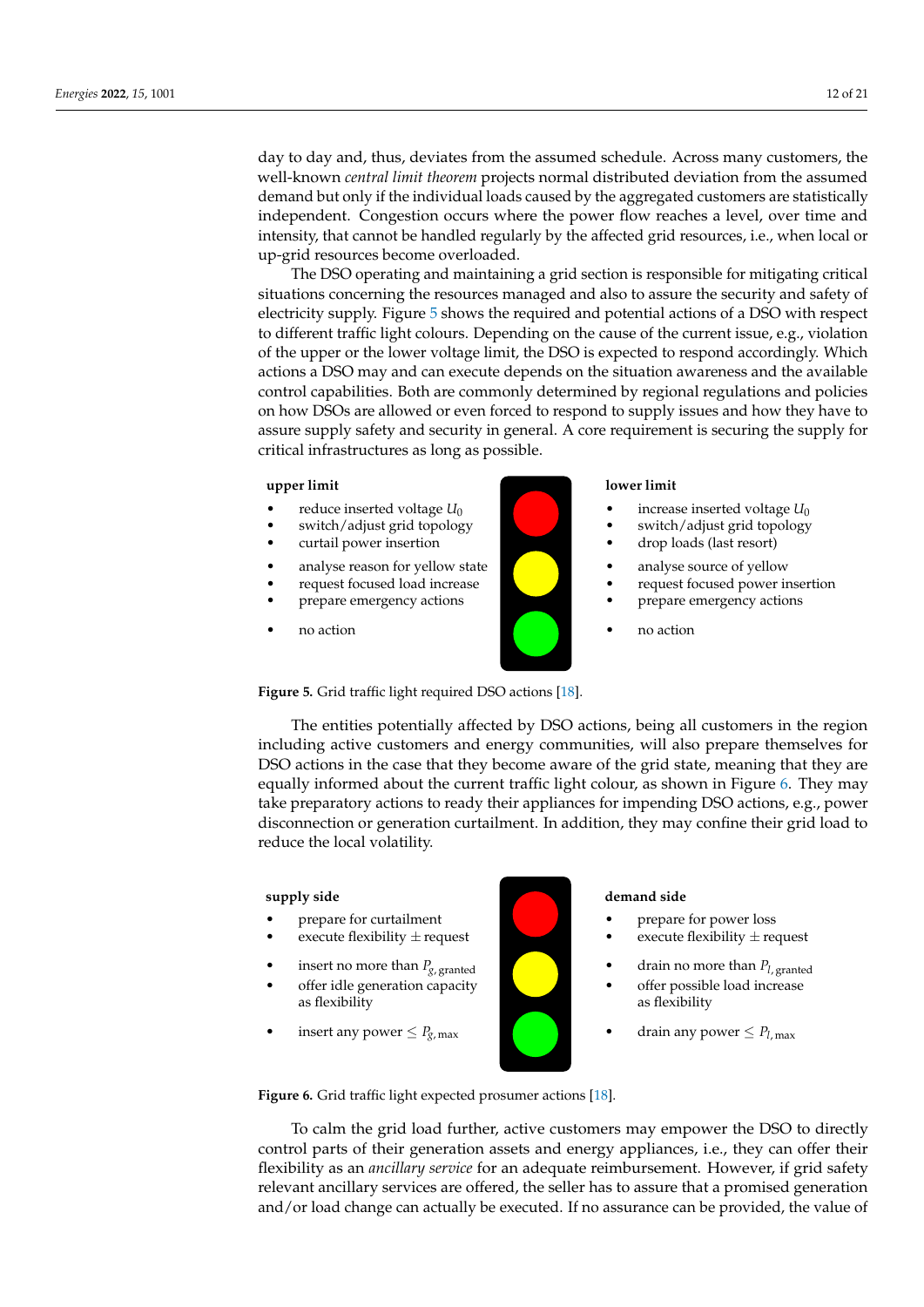the offer may be considered minor. Commonly, the compensation for not delivering what has been offered exceeds by far the revenue from offering in the first place.

In general, active customers and communities, like all customers, will utilise available resources as carelessly as they are allowed to. In case the traffic light shows green, all the entities' EMSs can operate freely, meaning selfish, independent and focused on the entities' profit and well-being, maximising comfort and profitability. To prevent expectable critical situations, individual EMSs may also introduce proactive control using the local entity internal knowledge on planned (scheduled) load and production cycles as wel as learned grid state behaviour patterns, i.e., typical grid state progression sequences and timing. The still selfish intention of performing individual grid state prediction is to reduce the risk and potential frequency of red-light situations with all the associated negative effects to cope with. Related tasks are listed on the left in Figure 7. On the right, we find expected responses of an EMS on behalf of the system user, e.g., an energy community or active customer.

# <span id="page-12-0"></span>**predictive control**

- predict load and production
- perform risk assessment
- do predictive balancing  $\rightarrow$  *shift loads in time*  $\pm$ 
	- max prosumer min time {*headroom*(95%) }
- calculate  $\&$  assign  $P_{X, \text{granted}}$
- predict & reserve flexibilities
- $\bullet$  . . . .
- learn customer behaviour

Figure 7. Grid traffic light possible EMS actions [[18\]](#page-19-16).

The most effective feature that a local EMS provides is temporal load limiting and shifting. In response to a traffic light changes, loads can be adjusted ex post only. Within an energy community, individual EMSs can perform ahead of time load balancing by coordinating predicted local loads and supplies to optimally make use of local resources. Along with this supply–demand matching task, red-light prevention shall also be considered a prominent objective. Maximising the minimum headroom between the locally predicted grid voltage and the statutory upper and lower voltage limits is a straightforward approach to lessen the probability for red-light situations. Staying actively away from limits shrinks the likelihood to violate a limit just because of the inevitable uncertainty that results from the in detail rather unpredictable individual demand and the volatility of local RES generation.

Optimal utilisation of local RES and energy distribution among the members of an energy community does not necessarily correlate with supporting the local grid operation. Introducing signalling, like the proposed TLS, shall enable a more cooperative and more situation-aware control of local assets and resource sharing. How the flexibility of energy community members and active customers can be characterised and aggregated in general, e.g., to jointly respond to a changed grid state, is presented in [\[37\]](#page-20-14).

When the grid situation is **green**, the energy community, its members, and active customers are free to perform as they please, within regulations, i.e., as usual. During **red** light periods, the local DSO shall be empowered to directly control the local power production and demand, transparently and evidently without buffering or trading the controlled energy flows to gain profit, i.e., strictly restricted to temporal grid stabilisation. In a **yellow** light phase, the prime objective of all stakeholders shall be returning to a green grid state with minimal restrictions on the individual energy customers' freedom to make use of different energy services. Common customer needs shall be entirely fulfilled, only the added freedom and extra capacities made available locally for bilateral energy exchange among peers, shall be curtailed in order to return to a green grid state as quickly as possible.



#### **reactive control**

- monitor current power levels
- execute ad-hoc counter actions
- analyse state progression (trends) • predict near future (i.e.,
- *potential immanent changes*)
- execute proactive adjustments *postpone loads* → *be 'grid friendly'*
	- provide/use flexibilities
- $\bullet$  . . . .
- learn critical progressions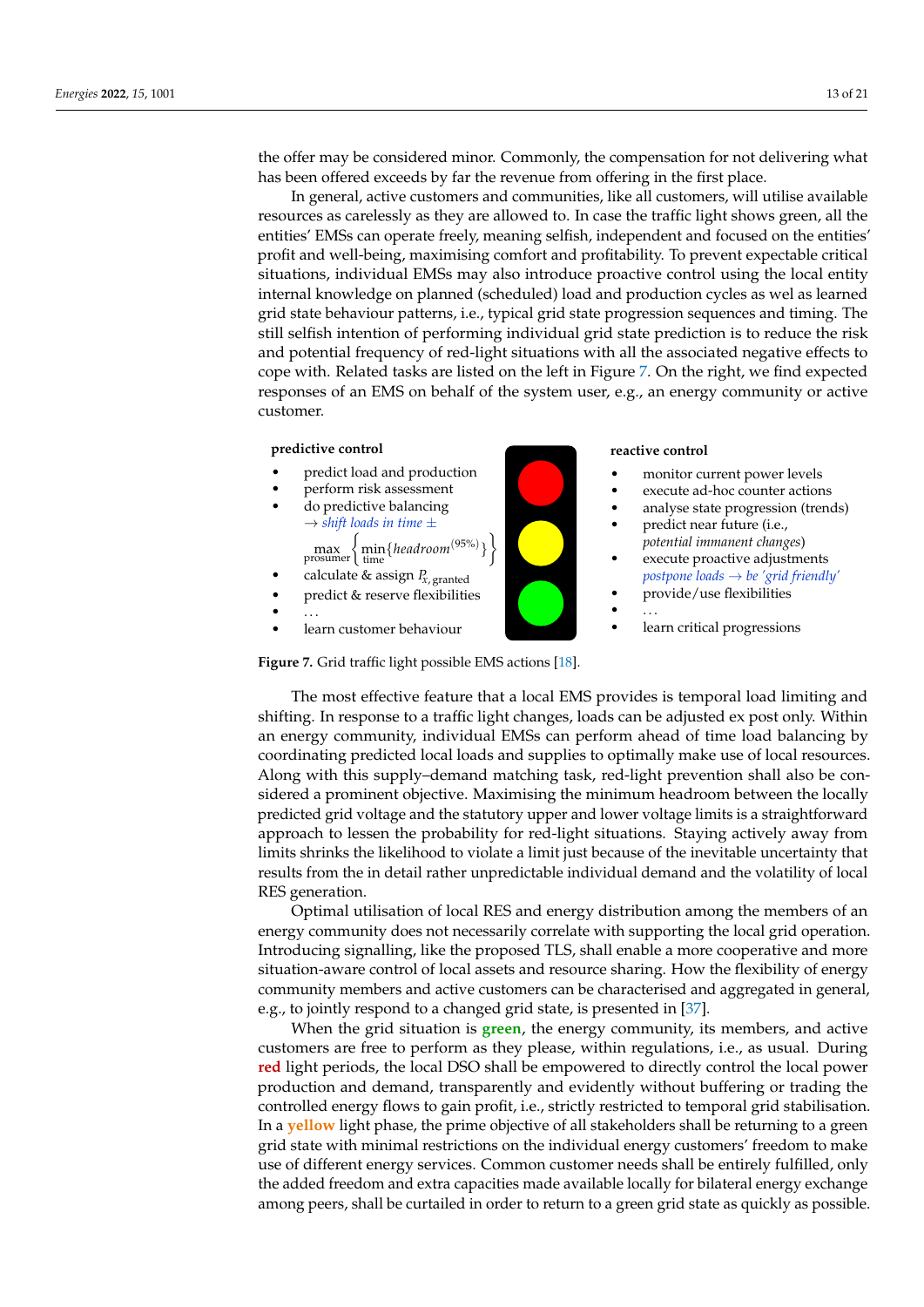The intended responsive tasks of different energy system entities that shall contribute to the stability and safety of the local distribution grid are summarised in Table [2.](#page-13-0) Active customers, including members of energy communities that can control some appliances and assets, are expected to cooperate actively. They shall restrict their power insertion and draining to limits *P*granted that are considerably lower than their *P*max determined physically by their access-point fuses. The restriction shall apply more or less instantly, when the traffic light changes from green to yellow.

| <b>Actual/Reactive</b> | <b>Red</b>       | Yellow               | Green             |  |
|------------------------|------------------|----------------------|-------------------|--|
| <b>DSO</b>             | act immediately  | analyse & prepare    | monitor & learn   |  |
| Customer               | respond reliably | behave within limits | act on your own   |  |
| <b>EMS</b>             | support DSO      | offer flexibility    | monitor & perform |  |

<span id="page-13-0"></span>**Table 2.** Grid-state responsive tasks of the different entities involved [\[18\]](#page-19-16).

Such a load cap increases the headroom available for the grid operator to mitigate most of the power level issues that likely cause a yellow state. This automated, instantaneous, initial, grid-friendly response, shall at least postpone further degradation of the grid state from yellow to red. Even if this first response does not prevent a subsequent red state by itself, it will provide the grid operator with more time to counteract, and thereby the number and duration of red light situations will be drastically reduced to the benefit of all. In general, the responses to state changes shall be pre-planned to best perform the tasks mentioned in Table [2.](#page-13-0) Table [3](#page-13-1) lists a selection of possible preparatory tasks to be performed by the different entities involved.

| <b>Ahead/Predictive</b> | <b>Red</b>                             | Yellow                  | Green                        |  |
|-------------------------|----------------------------------------|-------------------------|------------------------------|--|
| <b>DSO</b>              | plan & prepare                         | analyse issues          | delegate local control       |  |
|                         | counter actions                        | & predict trends        | to EMSs & prosumer           |  |
| Customer                | deliver promised                       | make flexibility offers | optimise                     |  |
|                         | flexibility                            | & sell them             | self-consumption             |  |
| <b>EMS</b>              | implement reliable<br>response actions |                         | execute<br>planned schedules |  |

<span id="page-13-1"></span>**Table 3.** Tasks to be prepared for individually adequate responses in accordance with Table [2](#page-13-0) [\[18\]](#page-19-16).

Grid-friendly energy community actions can be beneficial also in the green state in the case that these reduce the likelihood to leave the green state where energy communities and their members can operate freely to maximise their benefits. The local DSO may grant cooperative energy community members some extra access capacity to distribute energy among peers in exchange for their support on maintaining grid health. However, trust is required to qualify for serving the public good. A seamless monitored, transparent, reliable, certified and ultimately admissible execution of power and energy management and control tasks is mandatory. This may be implemented on the community level, but the actual execution needs to be performed reliably by shared as well as privately owned and operated assets.

**Prepare alternative asset behaviours for different grid states:** To exploit temporarily unused grid capacities, peer-to-peer energy transfers shall consider the current grid state (**green**/**yellow**/**red**) communicated by the local DSO. Accordingly, the transfers can be more, less, or not at all aggressive concerning the stress posed on different segments of the local grid. A TLS, such as the one proposed, can enable this differentiation, if provided section wise and given the local DSO has sufficiently granular grid monitoring installed. In that case, energy communities and active customers can effectively help to improve both the local grid stability and the utilisation of local grid resources and connected RES.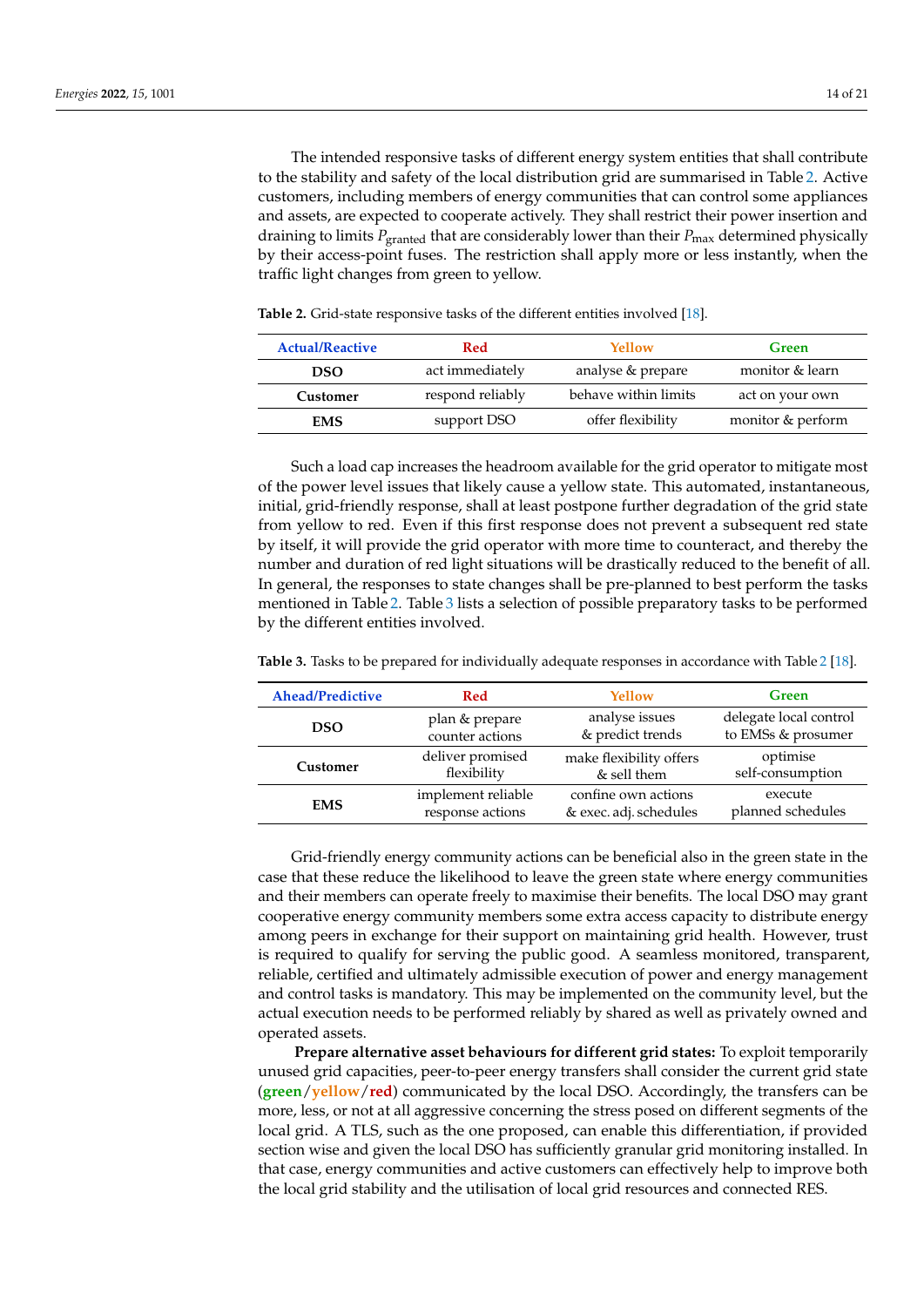In case no signals on the grid state can be provided by the local DSO, the energy community may still attempt to be grid-friendly by monitoring the supply quality (Voltage,  $\cos \phi$ ) at the members' access points and predicting the grid state [\[38\]](#page-20-15). Capable smart meters might provide this information in real time, otherwise, customer-owned power quality meters need to be installed behind the meter to perform synchrophasor measurement. Theoretically, if a sufficient share of the local energy customers participate in local energy communities with power quality assessment, these may sell the gained information to the local DSO not having the required means to perform the distributed power quality monitoring down to the last detail.

The approaches to integrate end-customer flexibilities in the stabilisation of the local grid are manifold. Identifying the optimal method depends on the local situation and how many from the plethora of interrelated parameters are accessible to predict the local, grid-segment relevant, demand and supply. Many recent research activities focus on machine learning, i.e., model predictive control, deep neural networks and reinforcement learning, to name the most prominent. A selection of very recent approaches to utilising local flexibilities and performing hierarchic balancing can be found in [\[7,](#page-19-5)[8\]](#page-19-6).

#### <span id="page-14-0"></span>**5. Discussion**

The global energy system is in a state of flux caused by the essential transition toward 100% RES. Related changes demand much care and step-by-step implementation because both civilisation and the economy depend on a stable and seamless energy supply. Adding more detailed grid state monitoring and a simple versatile signalling scheme is a first step. Sector overarching information is the key to integrated smart decision making in a scalable distributed control regime. The proposed TLS is yet a meta concept that outlines selected tasks and options to be considered for realisation. However, instantaneous power quality metrics, i.e., voltage and phase angle, are complex and not easily understood by some stakeholders, e.g., many customers. They are also conceptually difficult to aggregate and interpret for entire regions and grid sections. Traffic lights can be easily aggregated applying the "most critical signal dominates" rule. It may be surprising, but simple rules and tools can effectively control complex (swarm) systems very efficiently. In addition, history has shown that simple solutions often have the better chances for success than complex ones. One reason is versatility, others are ease of understanding and the simple realisation of the underlying mechanism.

When to signal which colour to which customer segment and assets group is a complex decision. Broadcasting the same signal to all may cause a response cascade and consequential control oscillation. Addressing a specific group may trigger an insufficient response if too few respond too weakly, or vice versa excessively, if too many respond too heavily. How to specify the colour thresholds is intentionally left to the parties that need to host more RESs in their systems. Only the DSOs have the detailed information on the local situation required to set the regional thresholds for optimal feeder and grid segment utilisation. The Advanced Metering Infrastructure (AMI) operator has the information required to communicate idle RES capacities and could also provide predictions on expectable volatility at different aggregation levels. Whether information will be provided is a regulatory matter because in many places these players directly report to public authorities.

Regarding energy demand control, i.e., *demand response* (DR) schemes and *demand side management* (DSM) attempts, it is important to first know the aim and which part of the energy system shall be primarily addressed: a particular energy market, the grid operation or customer behaviour and environmental impact. In practice, these are not entirely decoupled, and many mechanisms, available and needed in the near future, address particular parts. DR based on energy price signals is clearly market centric and focuses on the customer behaviour. Performing DSM may respect environmental aspects, but commonly economic interests prevail and are required to facilitate the financial investment in enabling technology. Where the intention is to maximise the utilisation of RES, we need to differentiate whether the focus is on utilising intermittent local RES capacity in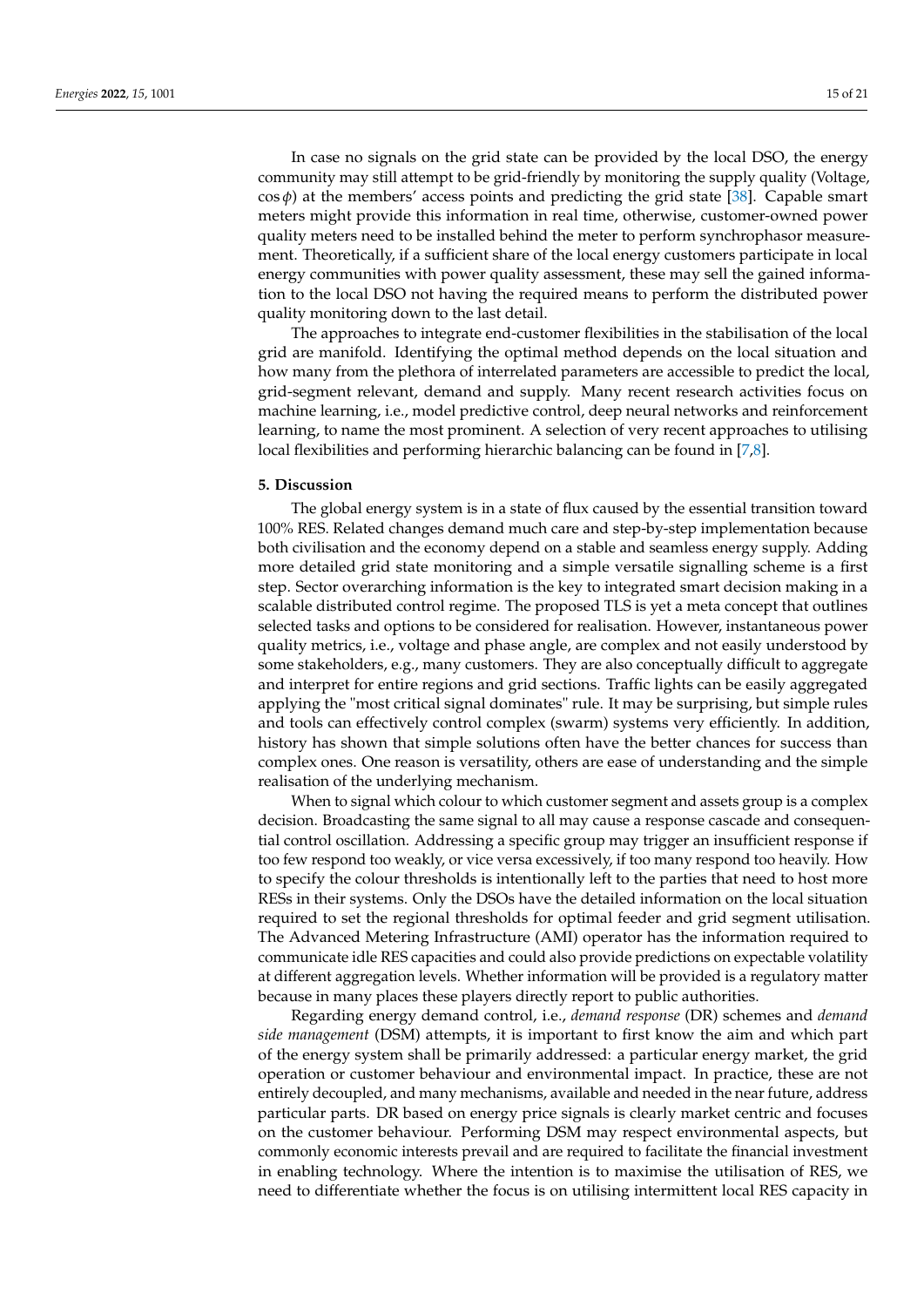the neighbourhood, meaning in the responsibility area of the local DSO, or on using RES in general, connected anywhere to the transnational power grid operated by a TSO. The latter is achieved via the day-ahead and intra-day energy markets, where systems, like the examples presented in Section [3.2,](#page-7-0) could be applied. The former is more demanding, it requires direct just-in-time information on the state of locally available RES and on the idle grid capacities. For these the presented examples from Section [3.3](#page-8-0) as well as the TLS proposed in Section [4](#page-10-0) may be used.

In Table [4,](#page-15-0) we attempt to compare the features and aims of different TLS proposals, including grid codes as base-line. The aims listed in the first column refer to: (1) whether the current availability of RES can be considered, (2) if the energy supplier can profit, (3) if grid operation is supported, (4) if customer needs are considered, (5) if signals can be targeted at specific DER/customer groups, (6) if the TLS can be focused on scalable regions, (7) if the TLS allows individual responses per DER/customer, (8) whether other (similar) signals can be considered in parallel, e.g., multi-supplier regime ready, and (9) whether the TLS is capable of supporting increased RES hosting capacity.

<span id="page-15-0"></span>**Table 4.** Comparison of the existing TLS approaches outlined in Section [3](#page-6-0) with the proposed concept, where + means supported, o optional, - not supported and ? questionable.

| <b>Need Considered</b>  | Energy<br>Elephant | MeRegio | eFriends | TP-SGA,<br><b>BDEW</b> | Grid<br>Codes | Proposed<br><b>TLS</b> |
|-------------------------|--------------------|---------|----------|------------------------|---------------|------------------------|
| (1) RES availability    |                    |         |          | $\Omega$               |               |                        |
| (2) energy suppliers    |                    |         |          |                        |               | О                      |
| (3) system operators    |                    |         |          |                        |               |                        |
| (4) energy customers    |                    |         |          |                        |               |                        |
| (5) selective grouping  | Ω                  |         |          |                        |               |                        |
| (6) scaling to regions  |                    |         |          |                        |               |                        |
| (7) individual response |                    |         |          |                        |               |                        |
| (8) integrative signals |                    |         |          |                        |               |                        |
| (9) RES integration     |                    |         |          |                        |               |                        |

Finally, please note that MeRegio is purely driven by intra-day price prediction. Supporting RES usage is based on the presumption that low prices result from ample RES capacities only. In regions where this is not true, a different basis needs to be used to define the colour signals. Similarly difficult is the interpretation of the study results provided for the other TLS approaches; none includes a generic proof. Therefore, the assessments shown are intuitive and not solid. Scientific rigour demands to reassess them for the actual environment and demand composition scenario, i.e., case-to-case. Hybrid approaches are typically designed on a meta level as the example presented in Section [3.4](#page-10-1) shows. These affect more the applied energy system operation objective than the individual behaviour, though the latter shall somehow follow the state dependent adjustment and dynamic prioritisation of diverging objectives.

#### *5.1. Integration in the Temporally Separated Control of the Common Energy System*

A core question is the signal and response timing. In a red light phase, the DSO interaction should be deterministic to enable stable control loops. Operation technology (OT) communication channels and procedures are required to achieve that. During yellow and green light phases, the response times are less critical, such that common information technology (IT) communication means and protocols suffice. Whenever the traffic light switches from green to yellow or yellow to red, the local adjustments shall be achieved as soon as possible to best prevent further deterioration of the situation. The response times within different traffic light phases relate (a) to the timing required for safe grid management during a red light phase and (b) the energy market related timing during yellow and green light phases.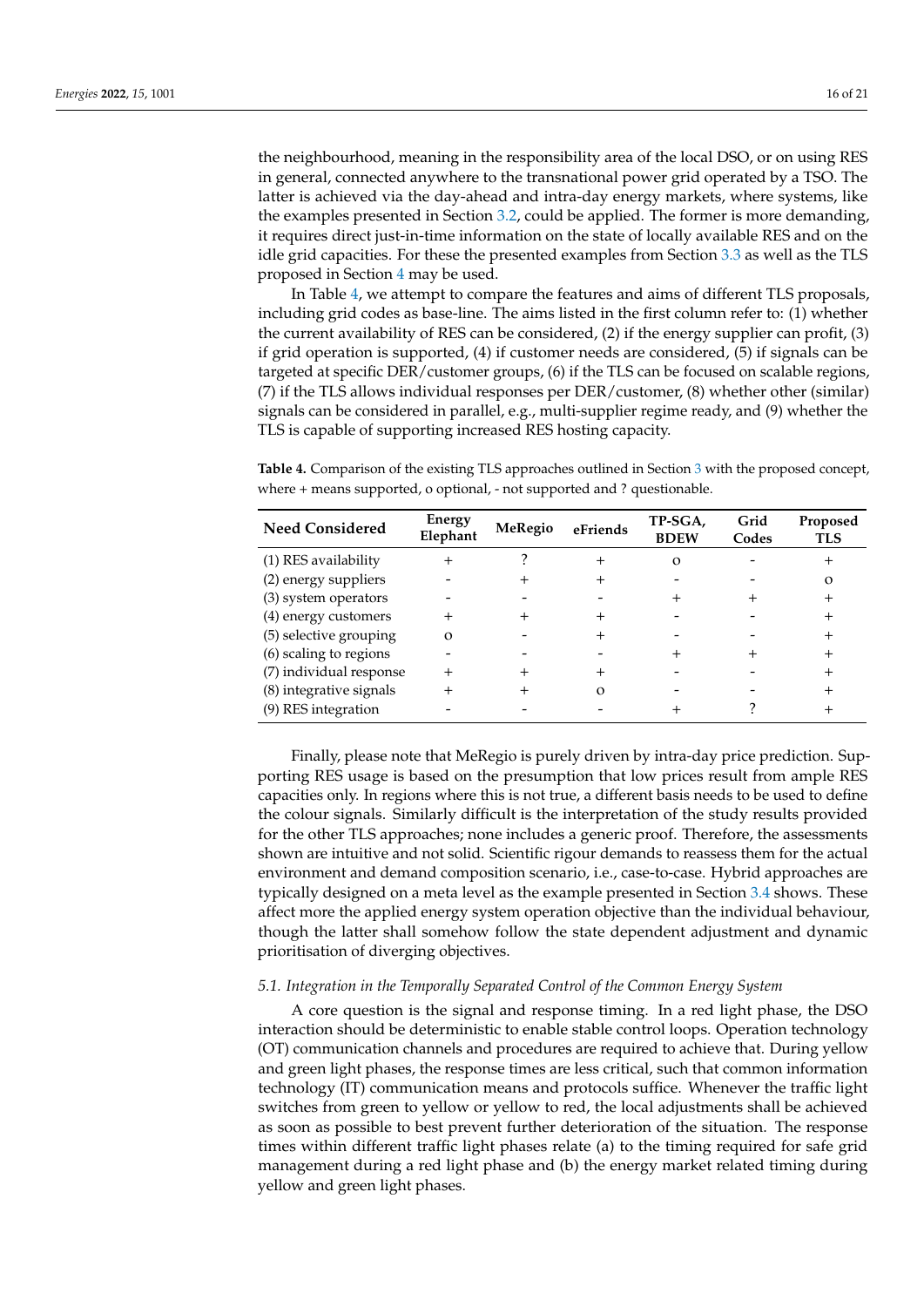The distributed customer side asset management, which shall be enabled by the proposed TLS, adds to the existing management and control mechanisms and does not replace them. The first-order response of connected production assets to grid state deviations in terms of frequency and voltage shall remain regulated in the respective grid codes; only extended by the flexibility to apply different parameters, schemes and thresholds in response to different traffic light phases.

Second order reserve power is inserted as ordered by the BRP, calling on assured reserve capacities available on demand. The customer side response to traffic light changes may reduce the required reserve volumes but commonly not all and not with sufficient reliability to replace reserve power provisioning entirely. However, in respect to reserve power, traffic lights could be used to indicate whether sufficient reserve capacity is regionally available to cope with predicted local deviations and second-level requests. A red light could indicate that all the assured reserve is in use, a green light when it is entirely available and yellow if partly occupied. If customer assets respect these signals and trigger an according confinement of demand and supply volatility, an integrated, sector overarching, fully distributed reserve capacity versus load volatility management may be achieved.

In addition to the availability of reserve power, we need to consider the timing of possible actions and responses, as sketched in Figure [8,](#page-16-0) for an exemplary sudden generation capacity loss that causes a severe frequency drop. Instantly, the inertia of synchronous rotating masses levels short term deviations. Next, within a few seconds, the automatically triggered first-order reserve capacities become active and level out any persisting imbalance via the individual responses in respect to grid codes. Depending on the current traffic light, this first-order response can be more or less heavy. Within minutes, managed by the BRP often being the regional TSO, secondary reserves take over the burden, relieving the first-order reserve capacities and restoring normal operation conditions, which typically relates to regaining yellow light.

<span id="page-16-0"></span>

**Figure 8.** The timing of reserve capacity activation in relation to a ride-through cycle as enforced by regional regulations for power generators connected to the public grid, as for example shown in [\[39\]](#page-20-16).

To reduce the cost of prolonged supply–demand mismatches on the energy market, third level reserves may be invoked to end the mismatch and release all reserves, commonly known as *re-dispatching* task. The assets used to take over are best described as power-onrequest sources, where some negotiation may take place prior activation. Common response times are in the area of thirty minutes to three hours. The intra-day spot market can serve as a source for tertiary reserve capacity. Price-triggered DR schemes, including aggregators and industry customers that participate in the intra-day energy market, target on selling tertiary reserve energy. A specific traffic light system may be used to indicate available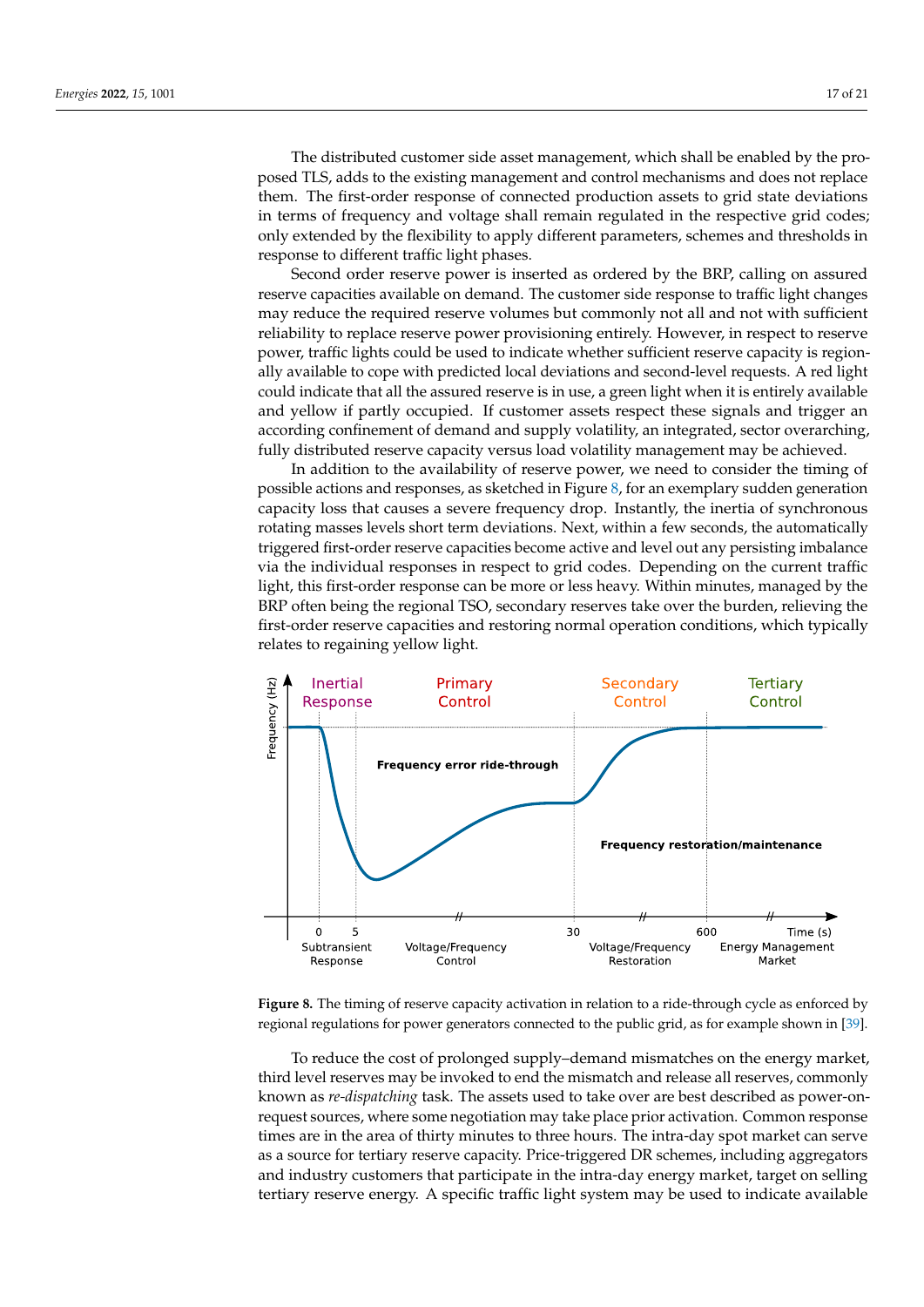asset flexibilities and idle transmission capacities. Such tertiary on-request mechanisms are commonly implemented on the market level.

A perfectly cellular grid will perform the balancing cell-by-cell, at least as far as physically possible. However, a closed energy market per cell will not solve all issues internally. Help from neighbouring cells shall distribute the risk. To share reserves across cells, a solution to distinguish which cell can take how much burden in providing and transferring reserve power to its neighbours is required beyond cell boundaries [\[40\]](#page-20-17). That requires awareness of the grid state across an entire cell and for each feeder branch that may be used to provide or transfer reserve power. Based thereon, neighbouring cells can be kept informed, e.g., using a simple TLS indicating the relevant utilisation. As already mentioned above, the same traffic light signal can facilitate responses on different levels, i.e., market and grid wise, in parallel.

#### *5.2. Barriers on Realising Domain and Sector Overarching Signalling*

Several barriers to implementing and using TLSs that could enable a better utilisation of distribution capacities, result from the required partial inversion of the control paradigm, away from the puristic supply-follows-demand strategy to a more proactive grid state responsive, fine-tuning of local demands across domains beyond the traditional sectoring. Main issues result from tradition, e.g., existing policies and legacy control concepts, as well as concerns about scalability and economics:

- Lack of monitoring systems at the LV grid level (smart meters, power quality monitoring etc.) due to their huge number and deployment cost.
- Exaggerated resilience, security and reliability policies (regulatory stipulations) designed for major industries equally imposed on minor private stakeholders.
- Regulatory uncertainties (ambiguous legislation) concerning the actual engagement of end-customers in new and existing energy markets.
- Entities more focused on protecting their profits than supporting political, societal and ecological aims toward reaching a win–win situation.
- Missing end-customer awareness of the potential profits that may be gained from direct engagement in energy markets and on the aligned risks.
- Focus on engaging few large-scale end-customers, i.e., industries, due to their high flexibility potential, instead of the in total far more powerful millions of household customers with their comparably small flexibility potential each.
- Demand for unattainably accurate forecasting solutions and perfectly realistic system models required to reliably avoid all issues imaginable, i.e., the exaggerated expectation that prediction errors can be infinitely minimised.
- Expectation of a perfectly assured economically profitable business case for DSOs that validates the extension of the LV level monitoring systems (i.e., demand for zero investment risk justified by the fact that the customers pay for it).

Capable smart meters could provide the required distributed monitoring. However, a comprehensive deployment of useful hardware has not yet happened. A quick refurbishing process is needed to enable smart decisions taken by smart meters toward cooperative demand management. Price signals are the natural means to communicate market wishes, whereas traffic-light-like signals appear more appropriate to communicate distribution grid-related, easy to understand information. Both are provided and needed to influence local decisions (system friendliness) of smart customers and flexible energy consumers.

Adding DR opportunities and smart DSM behind-the-meter shall be closely monitored to quickly identify behaviours and regulations that contradict the energy transition aim. A plurality of regulatory sandboxes is needed to effectively learn how to optimise the individual response to grid and market-based TLS-like signals. Sector overarching vision and open-minded learning is needed to determine the optimal energy transition support considering both customer preferences and connection point constraints, equally. Equally challenging is the decision on how to choose the colour switching thresholds because these depend on the local grid characteristics, e.g., section topology, capacity reserves and the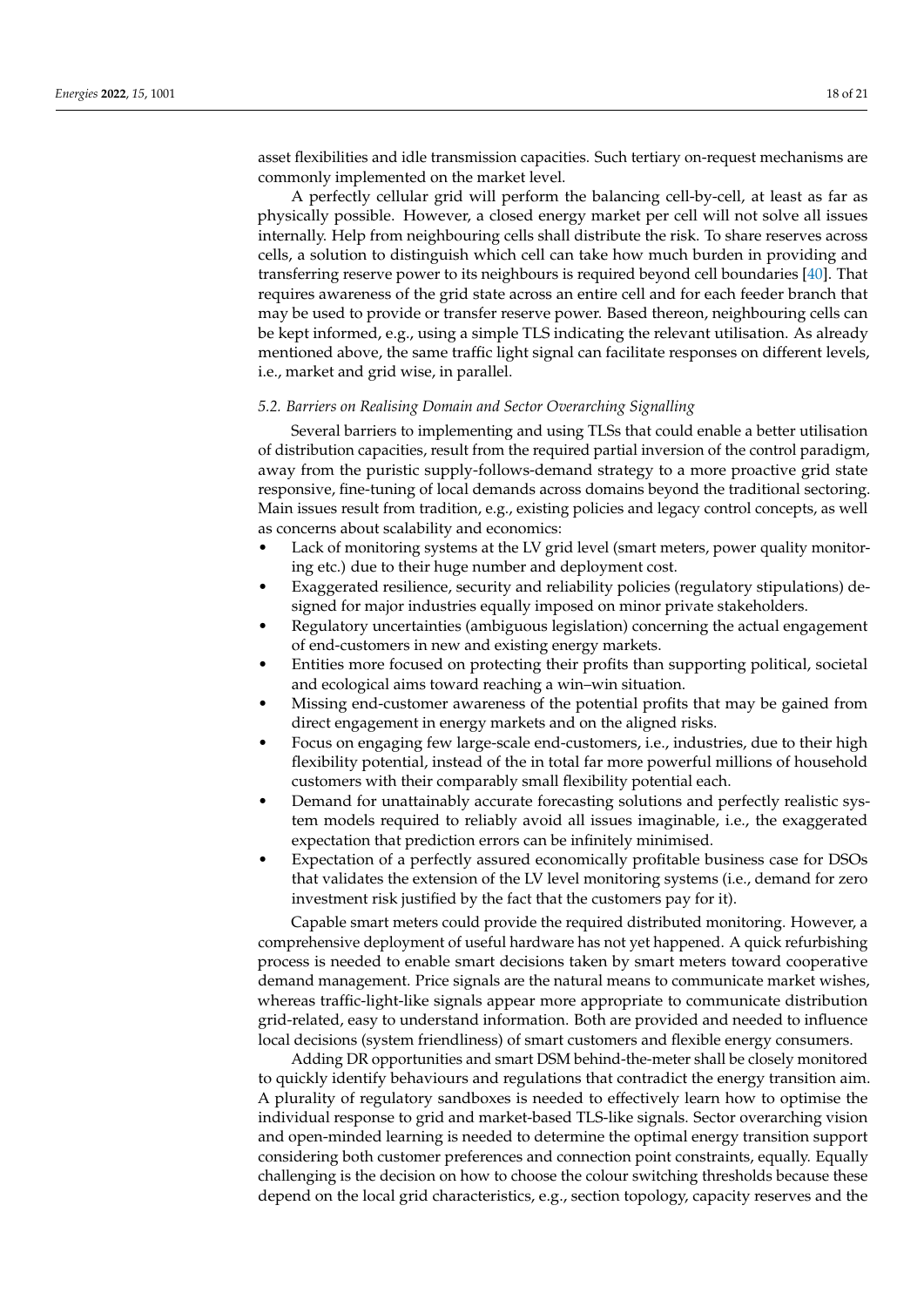local tap changing options. Individual studies demonstrate potentials but neither the limits nor general applicability. However, without grid state signalling such as the proposed, the new active customers and energy communities will not be able to be economic and grid-friendly at the same time.

#### <span id="page-18-0"></span>**6. Conclusions**

Grid-state consideration in the local decision making by smart appliances appears to be an urgently needed addition to the centralised, market centric, mostly day-ahead settled, aggregation-based approaches. The latter can cover predictable volatility but not the local small-scale instabilities introduced by millions of distributed renewable sources. Traditional reserves, such as fast adjustable bulk electricity generation and large-scale balancing reserves (e.g., pump-storage power plants), are evidently needed to cover daily and seasonal effects but appear oversized and far away to compensate short-term effects of local wind gusts and occasional clouds passing over PV equipped roofs in the realm of a single LV grid.

The first control instances are the grid codes. Adjusting their impact follows when the disturbance persists and with a sectional effect that is triggered by changing the local grid-traffic-light signal. Local balancing is the pristine topic of micro-grids. Connected to the grid, the influence and response of higher grid levels relaxes the balancing challenge. However, the impact of minor local deviations on grid levels still should be confined locally. To enable a more flexible and dynamic use of distributed resources, we proposed a simple, homogeneous, still versatile and adaptable, easy to implement state signalling, where the term 'state' indicates 'health' as for a living organism. For example, the currently available relative headroom to handle predictable load variance in terms of voltage deviation and thermal load (i.e., losses) might be considered as the state the traffic-light-colour is referring to. What the colours actually refer to is secondary as long as the response of the signal recipients matches the intended reaction. To achieve the required overarching cooperation of involved systems, both the provisioning of traffic light signals and the responses shall be standardised and covered by regional regulations.

How to best perform the traffic light switching needs to be evaluated case-by-case and may, for example, be achieved by recurring reinforcement learning. How environmental characteristics influence the threshold setting also needs to be studied. Recommendations on how to configure traffic light systems to achieve certain targets are also pending. First, the signalling itself, the transport of the traffic light signal and the required state monitoring, need to be conceptually available and agreed across vendor, stakeholder and even some silo boundaries in a co-creation process before proceeding toward a detailed evaluation. The scientific and the engineering community is invited to contribute ideas, strategies and solutions, i.e., to take up the idea of the proposed TLS and investigate how versatile it is (or is not). We and our project partners, including the Smart Grids Austria technology platform, will promote, contribute, realise and evaluate the openly proposed sector overarching concept presented in this article in ongoing as well as upcoming national and international research and development projects.

**Author Contributions:** The authors contributed substantially in respect to their individual shares: conceptualisation, G.F.; methodology, G.F. and S.W.; investigation, G.F. and N.E.; writing and original draft preparation, G.F.; writing and review and editing, G.F., S.W. and T.S.; visualisation, G.F. and N.E.; supervision, T.S. All authors have read and agreed to the published version of the manuscript.

**Funding:** The research that lead to this manuscript was conducted in the R&D projects *cFlex*, funded in the KLIEN research program "Energieforschung 2018", FFG grant no. 3205608, SFOE grant no. SI/501888, and the ERA-Net SES RegSys Call 2018 project *SONDER*, Austrian part under FFG grant no. 3234888, funded in the framework of the ERA-Net Smart Energy Systems' JPP focus initiative *Integrated, Regional Energy Systems*, with support from the European Union's Horizon 2020 research and innovation programme under grant agreement No 775970.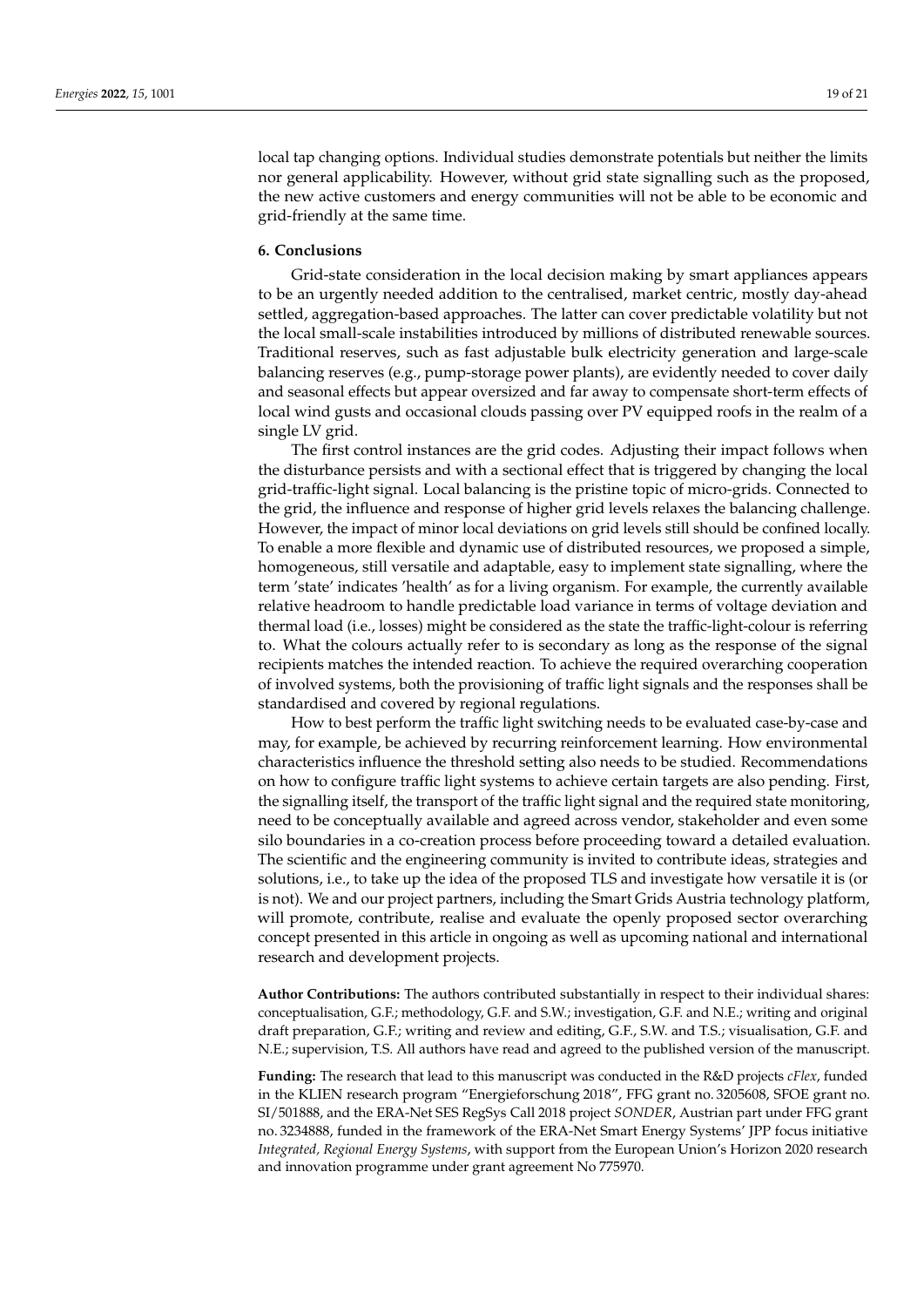**Acknowledgments:** The authors thank all active partners and colleagues contributing and supporting us in the context of recent and ongoing R&D projects for enlightening and vivid discussions, sharing their experiences and knowledge and in particular for their openness to discuss novel, sometimes unconventional ideas on promoting the energy transition and the related economic ecosystems

**Conflicts of Interest:** The authors declare no conflict of interest. The funders had no role in the design of the study; in the collection, analyses or interpretation of data; in the writing of the manuscript; or in the decision to publish the results. The content and views expressed in this material are those of the authors and do not necessarily reflect views or opinion of the transnational joint programming platform (JPP) ERA-Net SES or the funding bodies. Any reference given does not necessarily imply endorsement by ERA-Net SES, FFG, SFOE, or KLIEN.

## **References**

- <span id="page-19-0"></span>1. European Commission. Clean Energy Package. Available online: [https://ec.europa.eu/energy/en/topics/energy-strategy-and](https://ec.europa.eu/energy/en/topics/energy-strategy-and-energy-union/clean-energy-all-europeans)[energy-union/clean-energy-all-europeans](https://ec.europa.eu/energy/en/topics/energy-strategy-and-energy-union/clean-energy-all-europeans) (accessed on 10 December 2021).
- <span id="page-19-1"></span>2. European Parliament, Council of the European Union. REGULATION (EU) 2019/943. *Off. J. Eur. Union* **2019**. Available online: <http://data.europa.eu/eli/reg/2019/943/oj> (accessed on 10 December 2021).
- 3. European Parliament, Council of the European Union. DIRECTIVE (EU) 2019/944. *Off. J. Eur. Union* **2019**. Available online: <http://data.europa.eu/eli/dir/2019/944/oj> (accessed on 10 December 2021).
- <span id="page-19-2"></span>4. European Parliament, Council of the European Union. DIRECTIVE (EU) 2018/2001. *Off. J. Eur. Union* **2018**. Available online: <http://data.europa.eu/eli/dir/2018/2001/oj> (accessed on 10 December 2021).
- <span id="page-19-3"></span>5. Petrou, K.; Procopiou, A.T.; Gutierrez-Lagos, L.; Liu, M.Z.; Ochoa, L.F.; Langstaff, T.; Theunissen, J.M. Ensuring Distribution Network Integrity Using Dynamic Operating Limits for Prosumers. *IEEE Trans. Smart Grid* **2021**, *12*, 3877–3888. [\[CrossRef\]](http://doi.org/10.1109/TSG.2021.3081371)
- <span id="page-19-4"></span>6. Petrou, K.; Liu, M.Z.; Procopiou, A.T.; Ochoa, L.F.; Theunissen, J.; Harding, J. Operating Envelopes for Prosumers in LV Networks: A Weighted Proportional Fairness Approach. In Proceedings of the 2020 IEEE PES Innovative Smart Grid Technologies Europe (ISGT-Europe), The Hague, Netherlands, 26–28 October 2020; pp. 579–583. [\[CrossRef\]](http://dx.doi.org/10.1109/ISGT-Europe47291.2020.9248975)
- <span id="page-19-5"></span>7. Flexibility From the Bottom Up—The Roots of Coordinating Distributed Energy Resources. *IEEE Power Energy Mag.* **2021**. Available online: <https://ieeexplore.ieee.org/xpl/tocresult.jsp?isnumber=9461708> (accessed on 10 December 2021).
- <span id="page-19-6"></span>8. The Future Balancing Act—High VRE Penetration and Energy System Integration. *IEEE Power Energy Mag.* **2021**. Available online: <https://ieeexplore.ieee.org/xpl/tocresult.jsp?isnumber=9579023> (accessed on 10 December 2021).
- <span id="page-19-7"></span>9. CENELEC. Voltage Characteristics of Electricity Supplied by Public Electricity Networks. 2021. Available online: [https:](https://standards.globalspec.com/std/14477184/pren-50160) [//standards.globalspec.com/std/14477184/pren-50160](https://standards.globalspec.com/std/14477184/pren-50160) (accessed on 10 December 2021).
- <span id="page-19-8"></span>10. Nacmanson, W.J.; Liu, M.; Ochoa, L.F. On the Role of Pre-Curtailed Residential PV for Primary Frequency Response Considering Distribution Network Constraints. In Proceedings of the 2020 IEEE PES Innovative Smart Grid Technologies Europe (ISGT-Europe), The Hague, Netherlands, 26–28 October 2020; pp. 769–773. [\[CrossRef\]](http://dx.doi.org/10.1109/ISGT-Europe47291.2020.9248917)
- <span id="page-19-9"></span>11. Liu, M.Z.; Procopiou, A.T.; Petrou, K.; Ochoa, L.F.; Langstaff, T.; Harding, J.; Theunissen, J. On the Fairness of PV Curtailment Schemes in Residential Distribution Networks. *IEEE Trans. Smart Grid* **2020**, *11*, 4502–4512. [\[CrossRef\]](http://dx.doi.org/10.1109/TSG.2020.2983771)
- <span id="page-19-10"></span>12. Franzl, G. EnergySystemSimplified. CC-BY 4.0, 2021. Available online: <https://doi.org/10.13140/RG.2.2.17475.73769> (accessed on 10 December 2021).
- <span id="page-19-11"></span>13. C/sells. Available online: <https://www.csells.net/en/> (accessed on 10 December 2021).

toward a better future.

- <span id="page-19-12"></span>14. European Commission. Electricity Network Codes and Guidelines. Available online: [https://ec.europa.eu/energy/topics/](https://ec.europa.eu/energy/topics/markets-and-consumers/wholesale-energy-market/electricity-network-codes_en) [markets-and-consumers/wholesale-energy-market/electricity-network-codes\\_en](https://ec.europa.eu/energy/topics/markets-and-consumers/wholesale-energy-market/electricity-network-codes_en) (accessed on 10 December 2021).
- <span id="page-19-13"></span>15. ENTSO–E. What Are Network Codes? Available online: [https://www.entsoe.eu/network\\_codes/](https://www.entsoe.eu/network_codes/) (accessed on 10 December 2021).
- <span id="page-19-14"></span>16. European Parliament, Council of the European Union. REGULATION (EU) 2016/631. *Off. J. Eur. Union* **2016**. Available online: <http://data.europa.eu/eli/reg/2016/631/oj> (accessed on 10 December 2021).
- <span id="page-19-15"></span>17. Luo, K.; Shi, W. Comparison of Voltage Control by Inverters for Improving the PV Penetration in Low Voltage Networks. *IEEE Access* **2020**, *8*, 161488–161497. [\[CrossRef\]](http://dx.doi.org/10.1109/ACCESS.2020.3021079)
- <span id="page-19-16"></span>18. Franzl, G.; Wilker, S. Technical Framework on Local Energy Communities—Vol.1, ed. 0.5, CC-BY-SA, 2021. Available online: <https://doi.org/10.34726/722> (accessed on 10 December 2021).
- <span id="page-19-17"></span>19. Zhong, Q.; Weiss, G. Synchronverters: Inverters That Mimic Synchronous Generators. *IEEE Trans. Ind. Electron.* **2011**, *58*, 1259–1267. [\[CrossRef\]](http://dx.doi.org/10.1109/TIE.2010.2048839)
- <span id="page-19-18"></span>20. Vartanian, C.; Alam, J. Storage Control for Power System Oscillation Damping and Inertia. 2020. Available online: [https:](https://resourcecenter.smartgrid.ieee.org/education/webinar-slides/SGSLW0134.html) [//resourcecenter.smartgrid.ieee.org/education/webinar-slides/SGSLW0134.html](https://resourcecenter.smartgrid.ieee.org/education/webinar-slides/SGSLW0134.html) (accessed on 10 December 2021).
- <span id="page-19-19"></span>21. Efkarpidis, N.; Gonzalez de Miguel, C.; Wijnhoven, T.; Van Dommelen, D.; De Rybel, T.; Driesen, J. Technical assessment of on-load tap-changers in flemish LV distribution grids. In Proceedings of the 3rd Solar Integration Workshop, London, UK, 21–22 October 2013; pp. 94–101. Available online: <https://core.ac.uk/download/pdf/34580649.pdf> (accessed on 10 December 2021).
- <span id="page-19-20"></span>22. Efkarpidis, N.; De Rybel, T.; Driesen, J. Technical assessment of centralized and localized voltage control strategies in low voltage networks. *Sustain. Energy Grids Netw.* **2016**, *8*, 85–97. [\[CrossRef\]](http://dx.doi.org/10.1016/j.segan.2016.09.003)